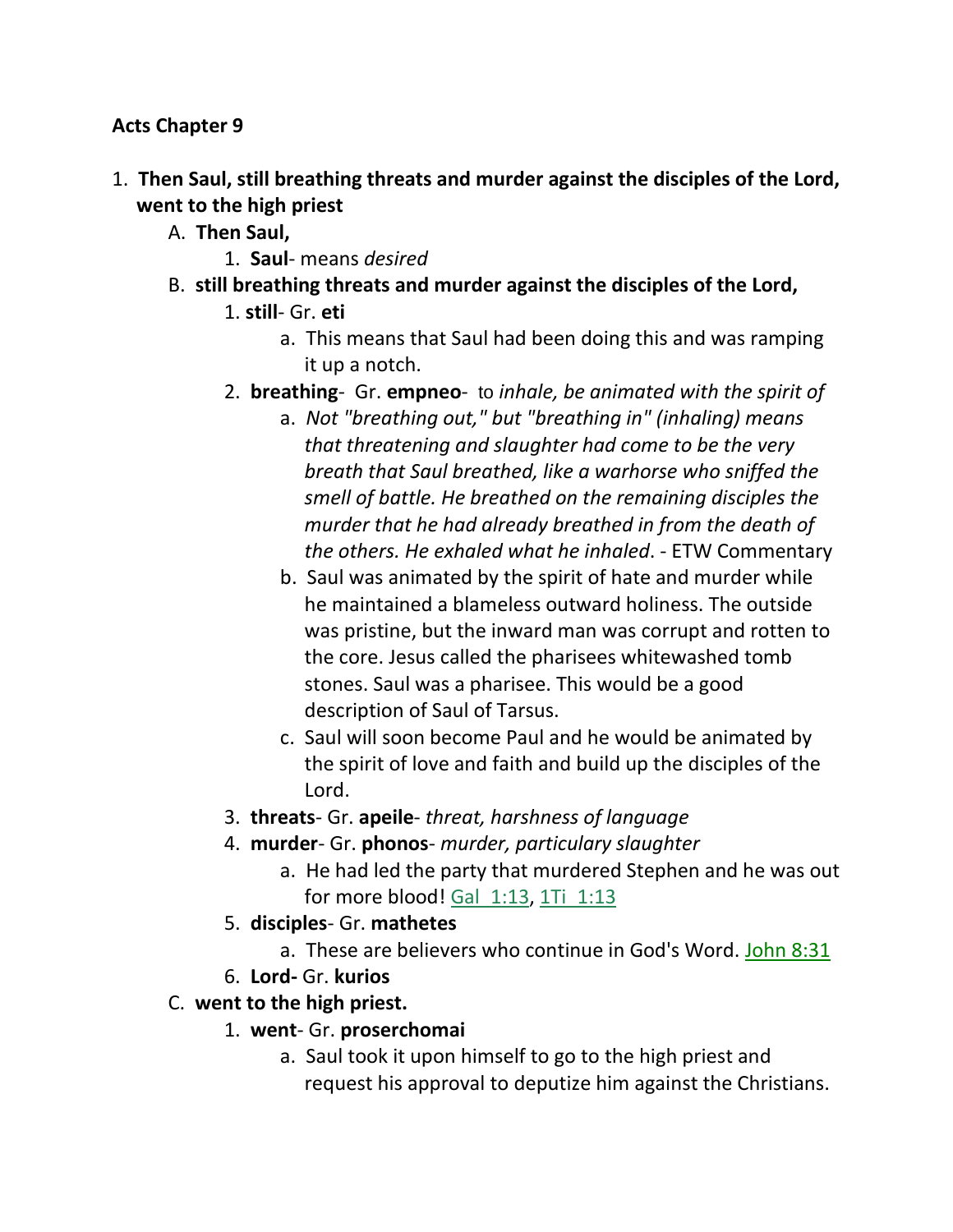He was not beckoned or called upon. This is sheer pride, self-exaltation, and self-importance.

- 2. **high priest** Gr. **archiereus**
	- a. The high priest mentioned here was Caiaphas.
- 2. **and asked letters from him to the synagogues of Damascus, so that if he found any who were of the Way, whether men or women, he might bring them bound to Jerusalem.** 
	- A. **and asked letters from him to the synagogues of Damascus,**
		- 1. **asked** Gr. **aiteo**
		- 2. **letters** Gr. **epistole**
			- a. *Official letters of introduction authorizing or recommending their sender were common, and Josephus confirms that Palestinian agents could take orders from the Jerusalem Sanhedrin. Jewish communities outside Palestine respected the high priest, and letters from him authorize Saul to carry out his mission with the full cooperation of synagogues there. Because the high priest had exercised extradition rights over fugitive Judeans when he ruled Palestine under the Romans, local synagogues in Syria likely still recognized this right, although the local ruler would probably not. These synagogue communities could cooperate with Saul in his mission to weed out the Jewish Christians*. -Bible Background Commentary
		- 3. **synagogues** Gr. **sunagoge**
			- a. *To the elders or rulers of the synagogues in Damascus, giving him full power to act in the matter, and requiring their cooperation*. -Family NT commentary
		- 4. **Damascus** means
			- a. *This was a celebrated city of Syria, and long the capital of a kingdom of that name. It is situated in a delightful region about 120 miles northeast of Jerusalem, and about one 190 miles southeast of Antioch. It is in the midst of an extensive plain, abounding with cypress and palm-trees, and extremely fertile. It is watered by the river Barrady, anciently called "Abana," 2Ki\_5:12. About 5 miles from the city is a place called the "meeting of the waters," where the Barrady*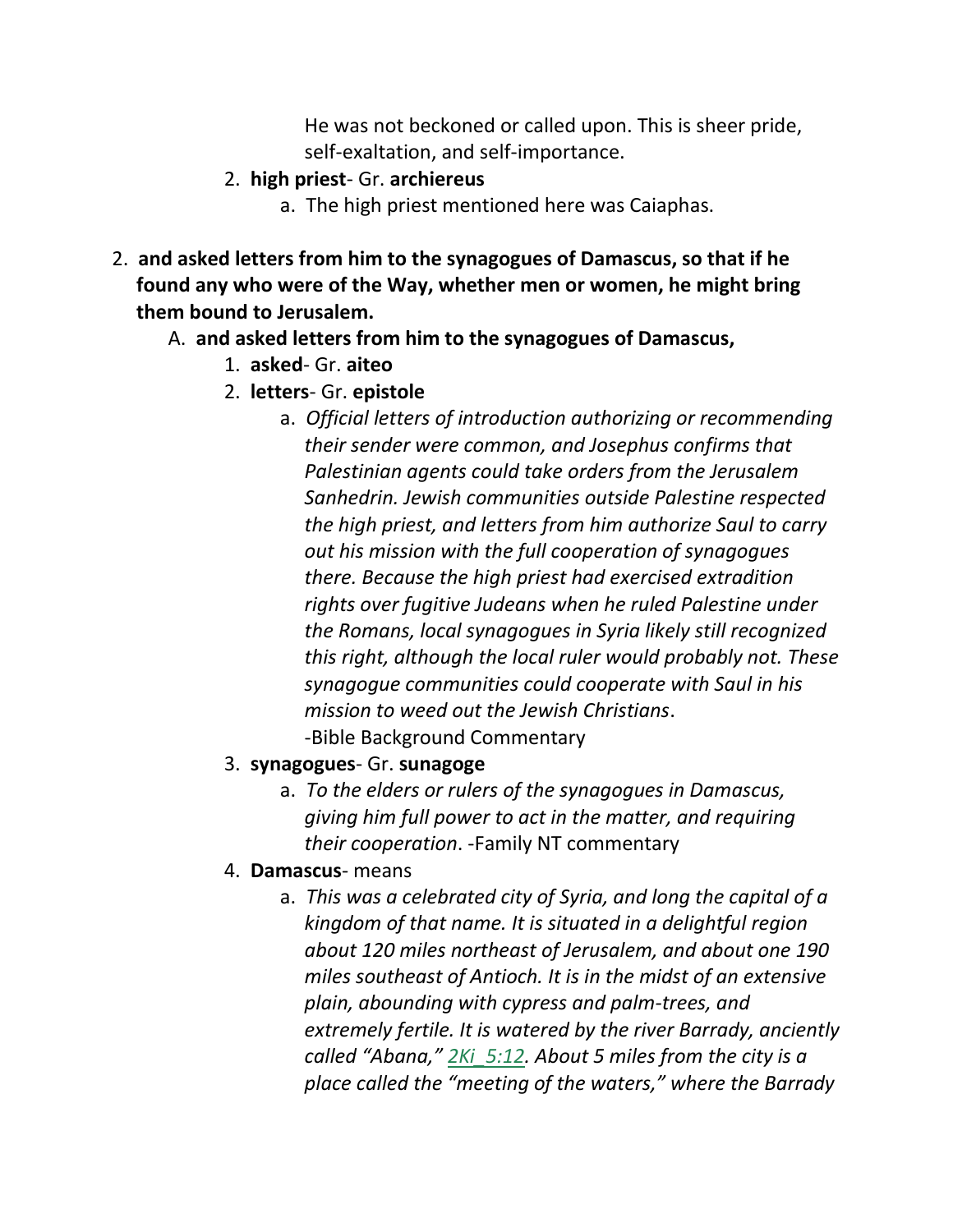*is joined by another river, and thence is divided by art into several streams that flow through the plain. These streams, six or seven in number, are conveyed to water the orchards, farms, etc., and give to the whole scene a very picturesque appearance. The city, situated in a delightful climate, in a fertile country, is perhaps among the most pleasant in the world. It is called by the Orientals themselves the "paradise on earth." It is mentioned often in the Old Testament. It was a city in the time of Abraham,* Gen\_15:2*. By whom it was founded is unknown. It was taken and garrisoned by David A.M. 2992,* 2Sa\_8:6; 1Ch\_18:6*. It is subsequently mentioned as sustaining very important parts in the conflicts of the Jews with Syria,* 2Ki\_14:25; 2Ki\_16:5; Isa\_9:11*. It was taken by the Romans A.M. 3939, or about 60 years before Christ, in whose possession it was when Saul went there. It was conquered by the Saracens 713 a.d. About the year 1250, it was taken by the Christians in the Crusades, and was captured 1517 a.d. by Selim, and has been since under the Ottoman emperors.* -Barnes Commentary

## B. **so that if he found any who were of the Way,**

#### 1. **found**- Gr. **heurisko**

- a. This was by direct discovery or by those who reported on believers.
- 2. **Way** Gr. **hodos**
	- a. Jesus said He was the Way, the Truth, and the Life. John 14:6 Those who accept Jesus are called "in the Way", or in other words "in Christ". Act\_19:9, Act\_19:23; Act\_22:4; Act 24:14, Act 24:22 However, many Christians who are not following the Lord are just in the way. They need to get out of the way!

#### C. **whether men or women,**

- 1. **men** Gr. **aner**
- 2. **women** Gr. **gune**
	- a. This persecution was so severe that even women were being arrested and put to death for being a Christian.
- D. **he might bring them bound to Jerusalem**
	- 1. **bring** Gr. **ago**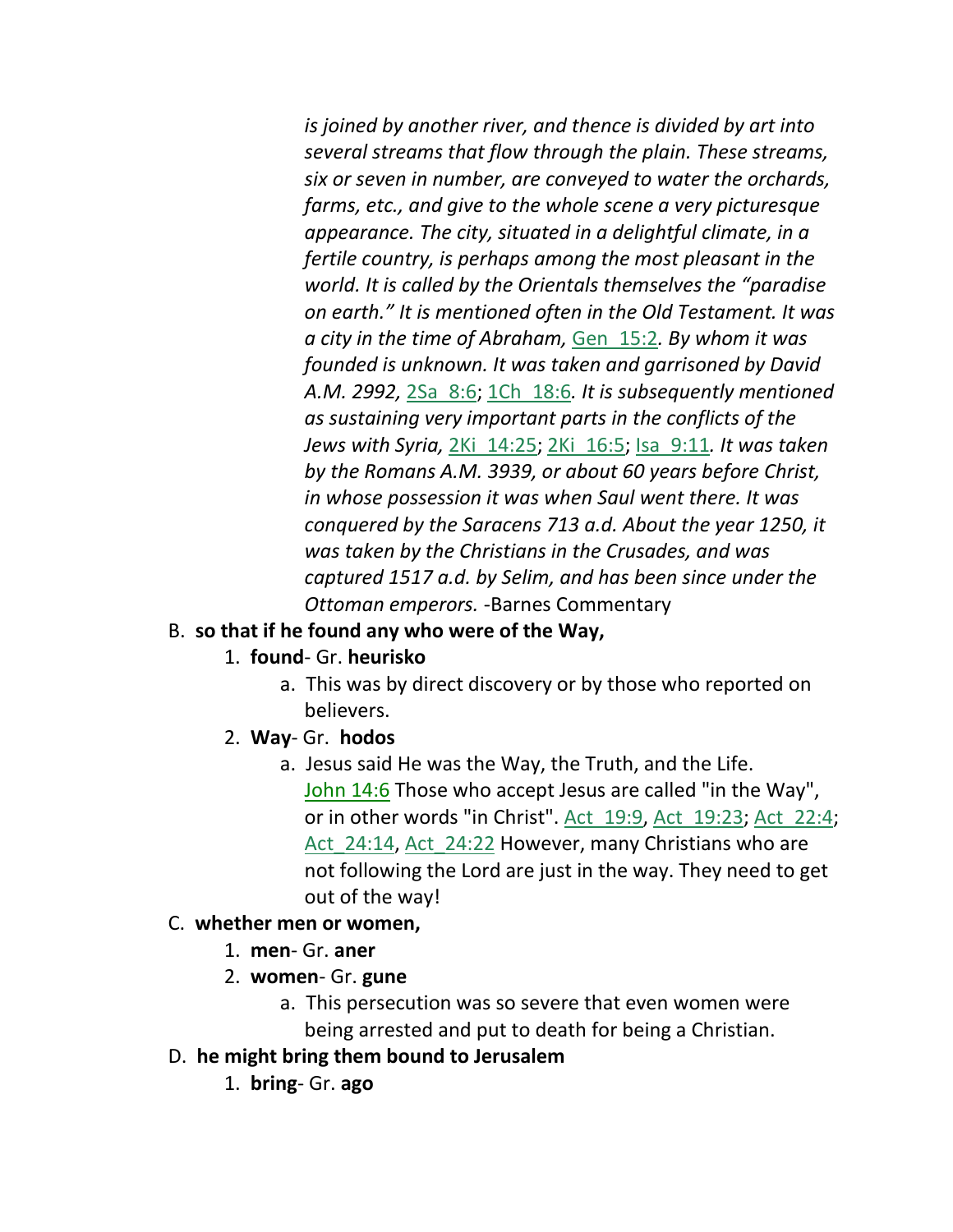- 2. **bound** Gr. **deo**
- 3. **Jerusalem** means *double peace*
	- a. Jerusalem means double peace. Egypt means double pressure. Jerusalem is the place of God's presence. Egypt is a type of the world. You can have double peace or double pressure. I choose peace!
	- b. *To be tried by the Jewish council and punished. This would require the cooperation not only of the synagogues in Damascus, but of the civil authorities also, which was often granted upon solicitation*. - Family NT commentary
- 3. **As he journeyed he came near Damascus, and suddenly a light shone around him from heaven.** 
	- A. **As he journeyed he come near Damascus,**
		- 1. **journeyed** Gr. **poreuomai**
		- 2. **come near** Gr. **ginomai eggizo**
			- a. *What a prospect for conversion! There was nothing in the mind or attitude of Saul that would suggest the right-about face that was to be made on this Damascus road. The distance from Jerusalem to Damascus was about 140 miles. If the company of Saul traveled twenty miles each day it would have been the noon of the seventh day that his conversion took place.* - College Press Commentary
	- B. **and suddenly a light shone around him from heaven**
		- 1. **light** Gr. **phos**
		- 2. **shone around him** Gr. **periastrapto** *to flash all around, that is, envelop in light:*
			- a. This was a bright flash of light that blinded Saul.
			- b. There were flashings of light on Mt. Sinai which caused people to run from God. Here this flash of light would bring these religious pharisee to the Lord!
		- 3. **heaven** Gr. **ouranos**
			- a. This was not a natural light. This was the light from the glory of Jesus Christ!
			- b. The Lamb of God will light up the entire New Jerusalem! Rev\_21:23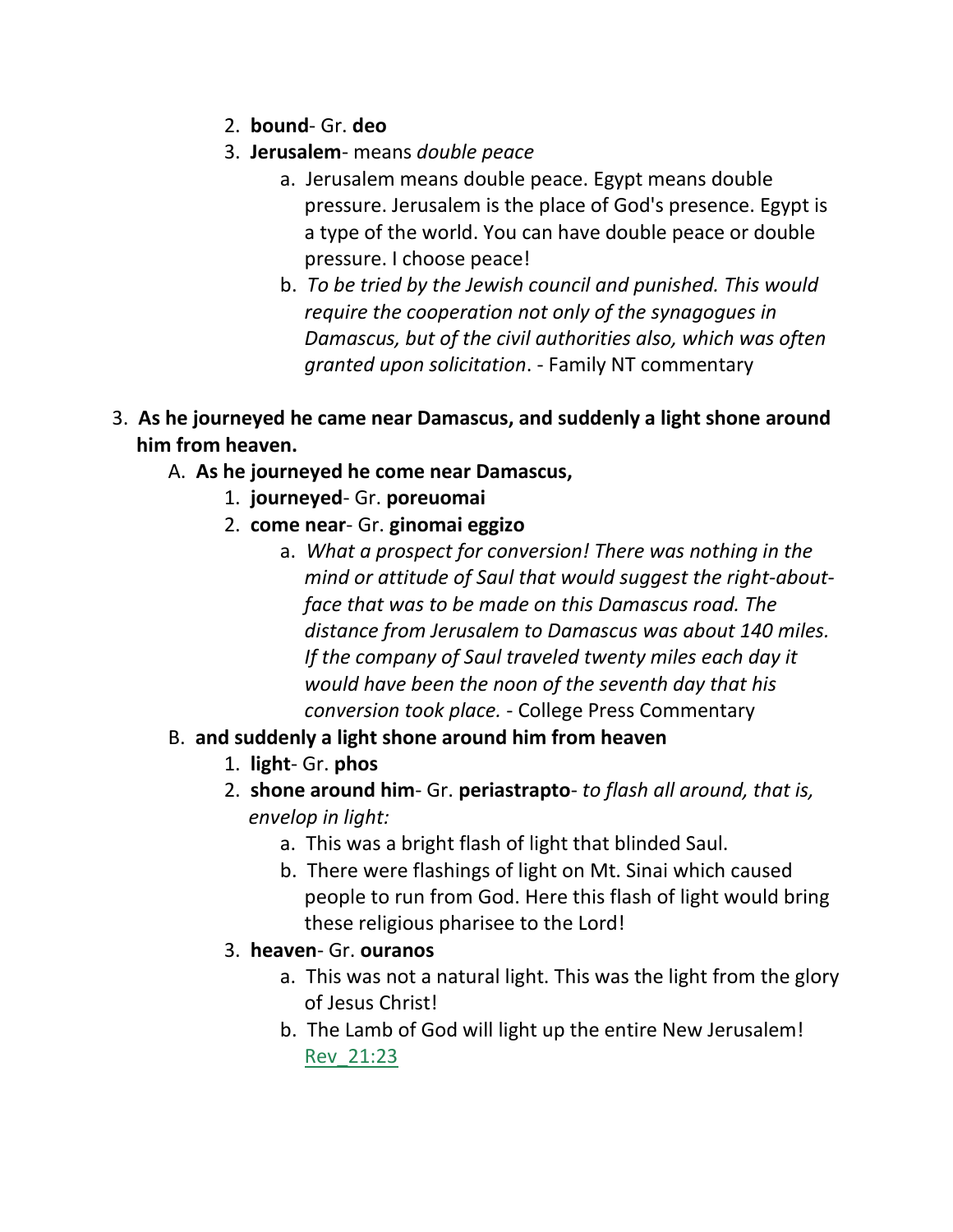# 4. **Then he fell to the ground, and heard a voice saying to him, "Saul, Saul, why are you persecuting Me?"**

- A. **Then he fell to the ground,**
	- 1. **fell** Gr. **pipto**
	- 2. **ground** Gr. **ge**
		- a. This phrase "fell to the ground" implies a fall from some height. He was probably on horseback. It is improbable that Saul would have been on assignment from the Sanhedrin walking on foot. His assignment had an urgency to it that walking would not have been appropriate.

#### B. **and heard a voice saying to him,**

- 1. **heard** Gr. **akouo**
	- a. Saul heard the voice distinctly, while the others with him saw the light but only heard a sound.
- 2. **voice** Gr. **phone**
	- a. We get our English word phone from this word. Jesus rang Saul's number and he answered it! It was hard not to!
- 3. **saying** Gr. **lego**
- C. **Saul, Saul,**
	- a. Jesus spoke Saul's name twice. The other times the Lord speaks people's names twice was to believers. This was Jesus' urgent call for Saul to be saved.
	- b. Using a name twice is for emphasis and to grab attention. There are a number of people God called their name twice. Gen\_22:11; Gen\_46:2, Exo\_3:4, Luk\_10:41; Luk\_22:31

## D. **Why are you persecuting me**

- 1. **persecuting** Gr. **dioko**
- 2. **Me**
	- a. Notice, it does not say, "Why are you persecuting my people?" Jesus said, "Why are you persecuting Me?" Why did He say that? It is because the church is His body. We are one with Him. To touch us, is to touch Jesus. Jesus takes it personally when the enemy comes against us. He is coming against the Lord!
	- b. This is why Jesus stood up at the right hand of God when Stephen was being martyred.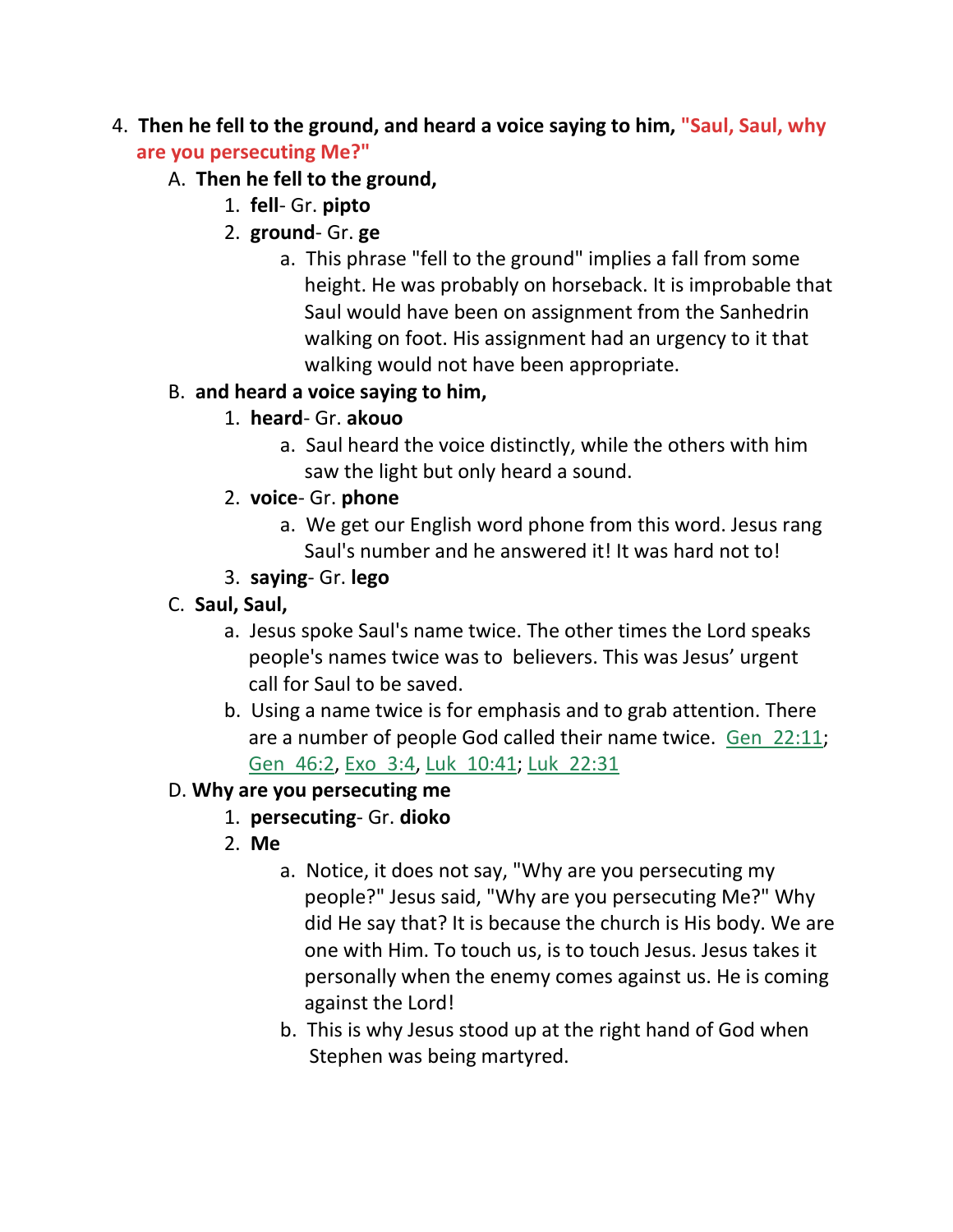- 5. **And he said, "Who are You, Lord?" Then the Lord said, "I am Jesus, whom you are persecuting. It** *is* **hard for you to kick against the goads."**
	- A. **And he said,**
		- 1. **said** Gr. **epo**
	- B. **Who are you,**
		- 1. This is the most crucial question we can ask. **Who are you Lord?** We must know the Lord before we can serve Him. Notice, Paul first asked, '**who are you Lord'** and then asked, '**what would you have me do**?' Many are doing things for God, but do not seek to know Him.
	- C. **Lord** Gr. **kurios** *a lord, master, an owner, possessor, a potentate, sovereign, a power, deity*
		- 1. This is a title of divinity. Jesus is God!
		- 2. Jesus asked, why are you persecuting **ME**? Saul realized that this must be divinity speaking to him, so he asked who the "**ME**" was that just asked him that question.
	- D. **Then the Lord said,**
		- 1. **Lord** Gr. **kurios**
			- a. Jesus is indeed the Lord.
		- 2. **said** Gr. **epo**
	- E. **I am Jesus,**
		- 1. **Jesus**
			- a. This name speaks of His humanity. This was the name Saul was persecuting. He did not realize that this Jesus was the Lord God that he thought he had been serving. I am sure that was a real awkward moment and terrifying!
	- F. **whom you are persecuting**
		- 1. **persecuting** Gr. **dioko**
	- G. **It is hard for you to kick against the goads**
		- 1. **hard** Gr. **skleros**
		- 2. **kick** Gr. **laktizo** *to kick, strike with the heel*
		- 3. **goads** Gr. kentron- *it commonly means an ox-goad, a sharp piece of iron stuck into the end of a stick, with which the ox is urged on.*
			- a. *The expression "to kick against the prick" is derived from the action of a stubborn and unyielding ox kicking against the goad. And as the ox would injure no one by it but himself; as he would gain nothing, it comes to denote "an obstinate and*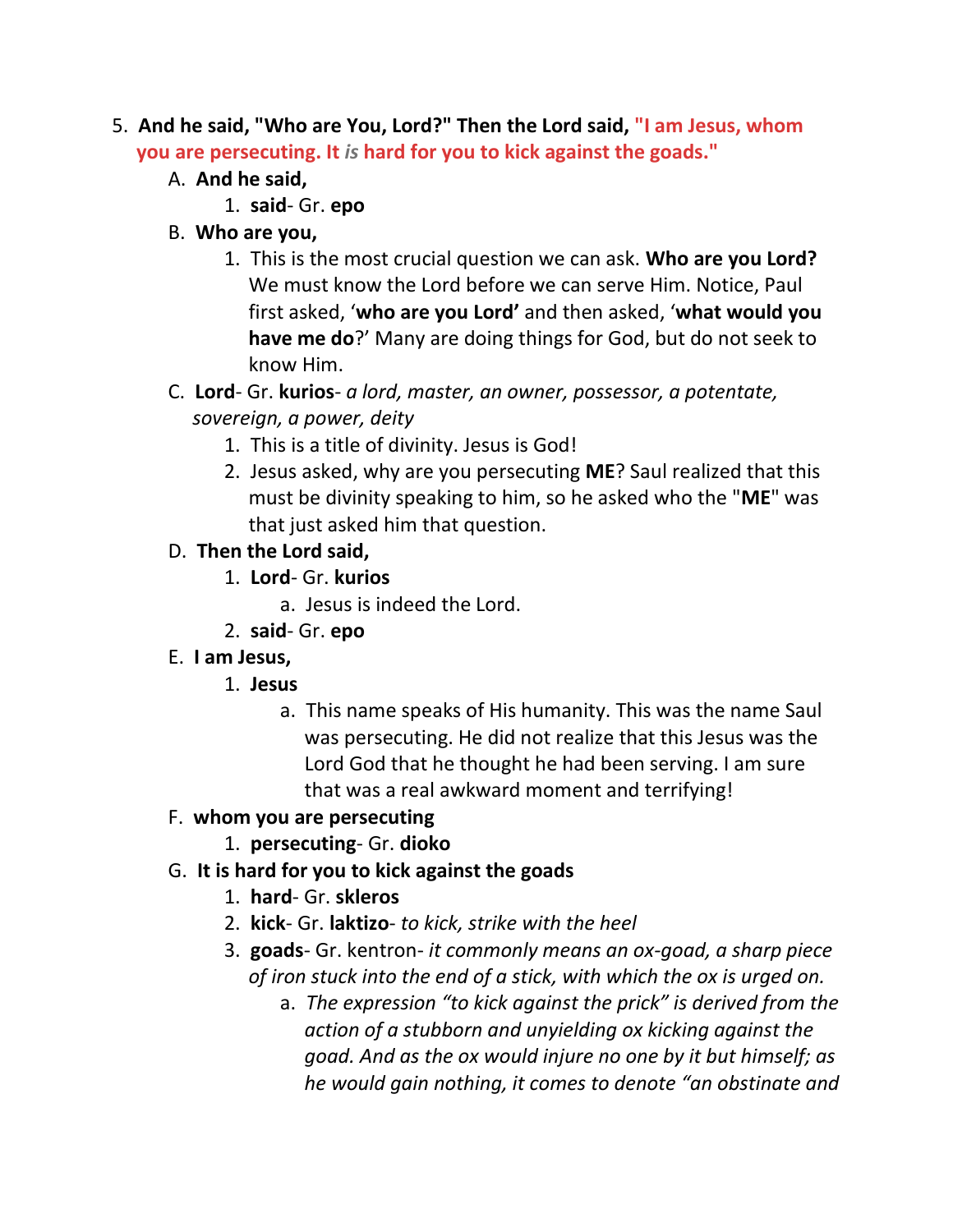*refractory disposition and course of conduct, resisting the authority of him who has a right to command, and opposing the leadings of Providence, to the injury of him who makes the resistance."* -Barnes Commentary

- b. The goads Saul had kicked against was the inspired testimony of Jesus' disciples such as Peter, John, and Stephen and the miracles that were performed that could not be explained away.
- 6. **So he, trembling and astonished, said, "Lord, what do You want me to do?" Then the Lord** *said* **to him, "Arise and go into the city, and you will be told what you must do."**
	- A. **So he,**
	- B. **trembling and astonished,**
		- 1. **trembling** Gr. **tremo**
			- a. He trembled from fear because he had been persecuting the Lord!
			- 2. **astonished** Gr. **thambeo**
				- a. He was in a state of shock from this experience. Everything he thought, had been turned upside down.
	- C. **said** Gr. **epo**
	- D. **Lord** Gr. **kurios**
		- 1. Again, a title of divinity.

# E. **what do you want me to do**

- 1. **want** Gr. **thelo**
	- a. The primary will of God is to believe upon His Son and be saved.
- 2. **do** Gr. **poieo**
	- a. God's "want" must be ascertained before we "do".
- F. **Then the Lord said to him,**
	- 1. **said** Gr. **epo**
- G. **Arise and go into the city,**
	- 1. **arise** Gr. **anistemi**
	- 2. **go** Gr. **eiserchomai**
		- a. He was to continue in the same direction and destination but would be changed upon arrival. God does not always altar our direction, but He will change us on our way there!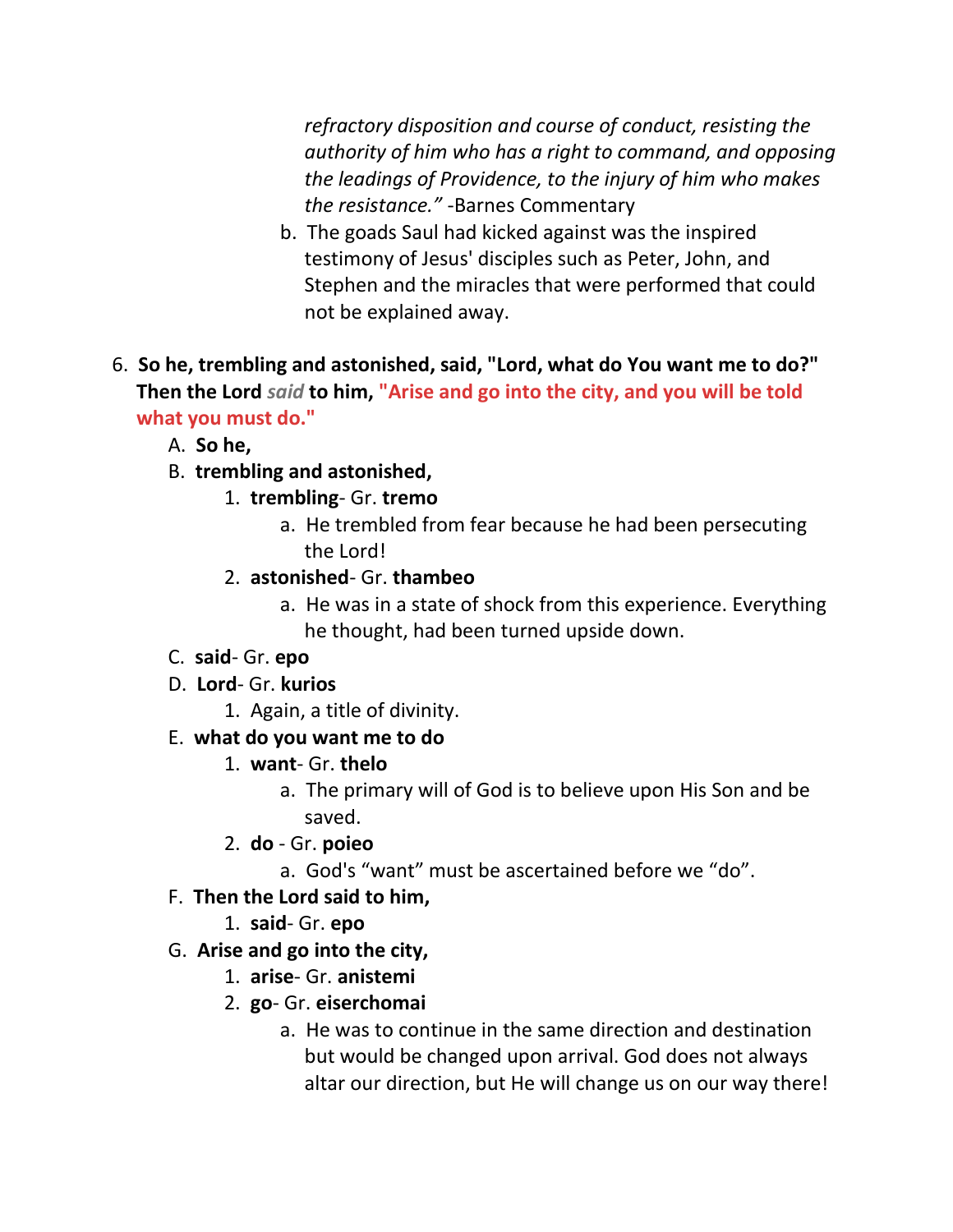- 3. **city** Gr. **polis**
	- a. Damascus

## H. **and you will be told what you must do**

- 1. **told** Gr. **laleo**
- 2. **do** Gr. **poieo**
	- a. Notice, God's will for us is progressive. He gives us one step at a time. Paul was directed to go into the city and then he would get his next step of direction. If you are not getting any direction from God, then check to see if you have been obedient to what He has told you to do last.
- 7. **And the men who journeyed with him stood speechless, hearing a voice but seeing no one.**

#### A. **And the men who journeyed with him stood speechless,**

- 1. **men** Gr. **aner**
	- a. There is no mention if this experience caused their conversions as well. We know that Saul was converted.
- 2. **journeyed** Gr. **sunodeo** *to travel on the same path or road*
	- a. Few who journey with you in life continue the journey with you to the end.
- 3. **stood** Gr. **histemi**
	- a. They had gotten up off the ground.
- 4. **speechless** Gr. **enneos** *unable to speak for terror, struck dumb, astounded*
	- a. They had seen the light and had been knocked to the ground as well.

#### B. **hearing a voice but seeing no one.**

- 1. **hearing** Gr. **akouo**
- 2. **voice** Gr. **phone**
	- a. They heard a sound but did not hear articulate words that they could understand.
	- b. *The word here rendered "voice" is thus frequently used, as in Gen\_3:8; 1Sa\_12:18; Psa\_29:3-4; Mat\_24:31 (Greek); 1Th\_4:16. In Act\_22:9, it is said, "They which were with me (Paul) saw indeed the light, and were afraid, but they heard not the voice of him that spake to me." In this place, the words "heard not the voice" must be understood in the*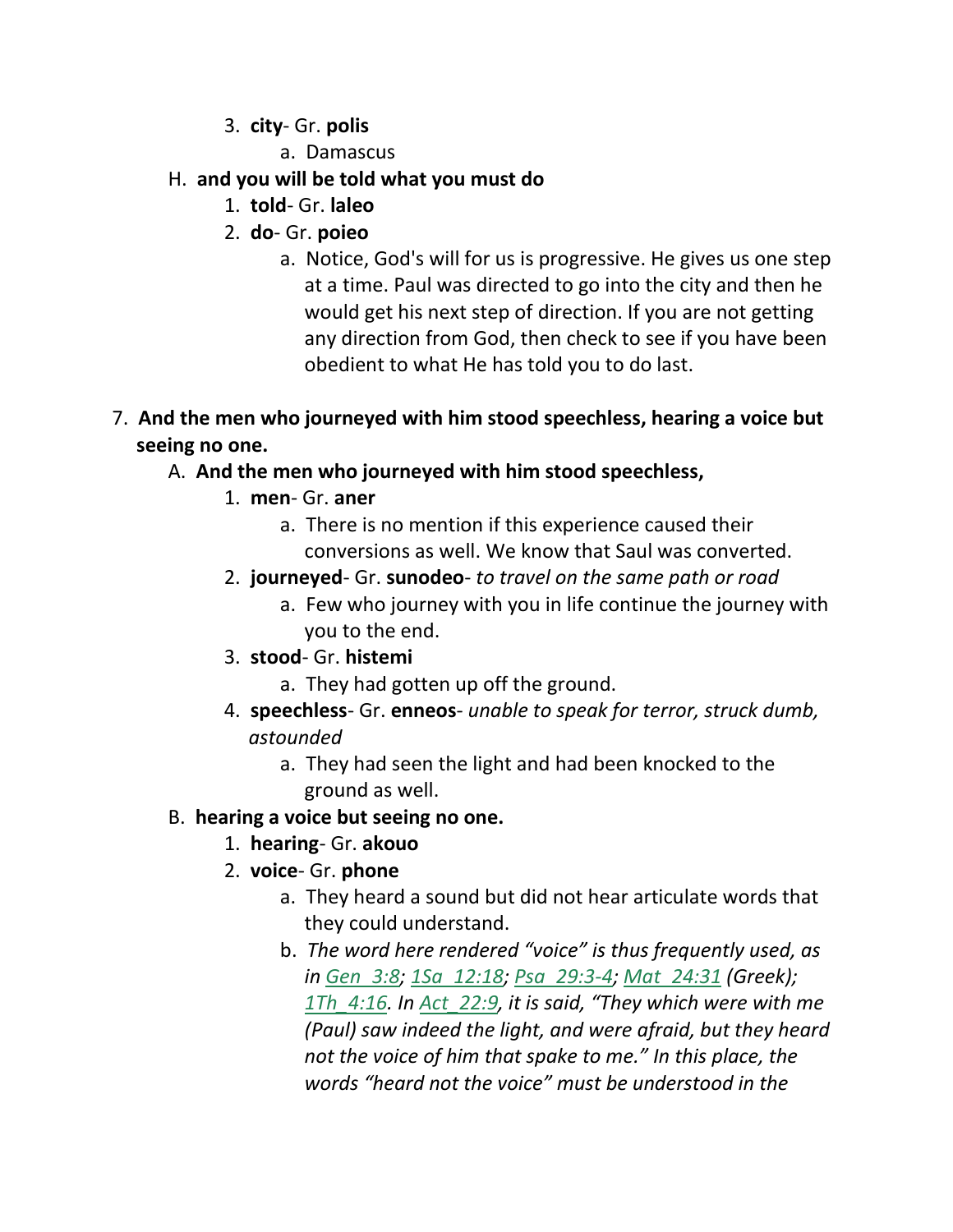*sense of "understanding the words," of hearing the address, the distinct articulation, which Paul heard. They heard a "noise"; they were amazed and alarmed, but they did not hear the distinct words addressed to Saul. A similar instance occurs in Joh\_12:28-29, when the voice of God came from heaven to Jesus, "The people who stood by and heard it said it thundered." They heard the sound, the noise; they did not distinguish the words addressed to him. See also Dan\_10:7, and 1Ki\_19:11-13.* -Barnes Commentary

- 3. **seeing** Gr. **theoreo** *to be a spectator, to gaze on, contemplate; to behold, view with interest and attention*
	- a. Saul's natural eyes closed and his spiritual eyes opened. I would rather see with my heart than with my natural eyes.
- 8. **Then Saul arose from the ground, and when his eyes were opened he saw no one. But they led him by the hand and brought** *him* **into Damascus.** 
	- A. **Then Saul arose from the ground,**
		- 1. **arose** Gr. **egeiro** *to arouse from stupor or sleep*
			- a. Saul was the last to get up from the ground. He had to come back to his senses after his encounter with the Lord.
		- 2. **ground** Gr. **ge**
	- B. **and when his eyes were opened he saw no one.**
		- 1. **eyes** Gr. **opthalmos**
			- a. This was his natural eyes.
		- 2. **opened** Gr. **anoigo**
		- 3. **saw** Gr. **blepo**
			- a. He was blinded temporarily after this incident.
	- C. **But they led him by the hand and brought him into Damascus**
		- 1. **led by the hand** Gr. **cheiragogeo**
		- 2. **brought** Gr. **eisago**
			- a. Saul was going to forcefully enter into Damascus, but now he was being brought into it. We cannot force our way into what God has for us, we are to be brought into it by His grace and power.
- 9. **And he was three days without sight, and neither ate nor drank.** 
	- A. **And he was three days without sight,**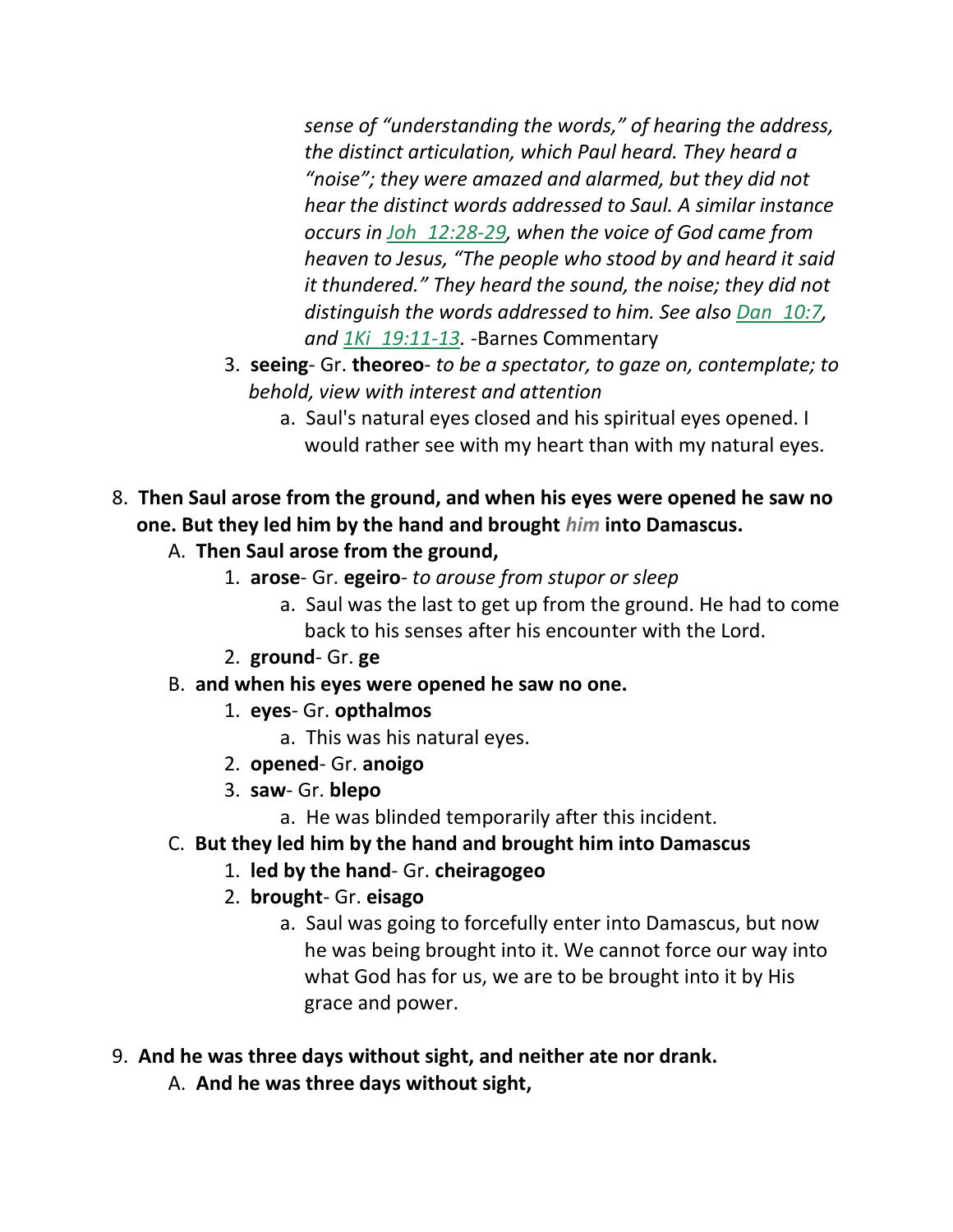- 1. **three days** Gr. **treis hemera**
	- a. Three in scripture speaks of redemption.
- 2. **without sight** Gr. **me blepo**
- B. **and neither ate nor drank**
	- 1. **ate** Gr. **phago**
	- 2. **drank** Gr. **pino**
		- a. Saul not only fasted food but also water. Going past three days without drinking could be life threatening. This speaks of intense searching and prayer by Saul during this time.
		- b. I am sure during this time Saul was reviewing his life up until that time.
- 10. **Now there was a certain disciple at Damascus named Ananias; and to him the Lord said in a vision, "Ananias." And he said, "Here I am, Lord."** 
	- A. **Now there was a certain disciple at Damascus named Ananias,**
		- 1. **certain disciple** Gr. **tis mathetes**
			- a. When a believer is mentioned in Acts this phrase, "a certain disciple" is used. When an unbeliever is mentioned, the phrase "a certain man" is used. Here we see that Ananias was a believer.
		- 2. **named** Gr. **onoma**
		- 3. **Ananias** means *graciously given by Jehovah*
			- a. The ministry of Ananias to Saul was a gracious gift to him by God. He was ministered to although he had been so injurious to all the Christians.
	- B. **and to him the Lord said in a vision,**
		- 1. **Lord** Gr. **kurios**
		- 2. **said** Gr. **epo**
		- 3. **vision** Gr. **horama**
			- a. Ananias heard from the Lord, but this being a vision, he also saw Saul praying as we will see in the next verse.

# C. **Ananias**

1. The Lord had to call Saul twice, but Ananias only once. Oh, that the Lord would not have to repeat Himself to get a response from His children.

# D. **And he said,**

1. **said**- Gr. **epo**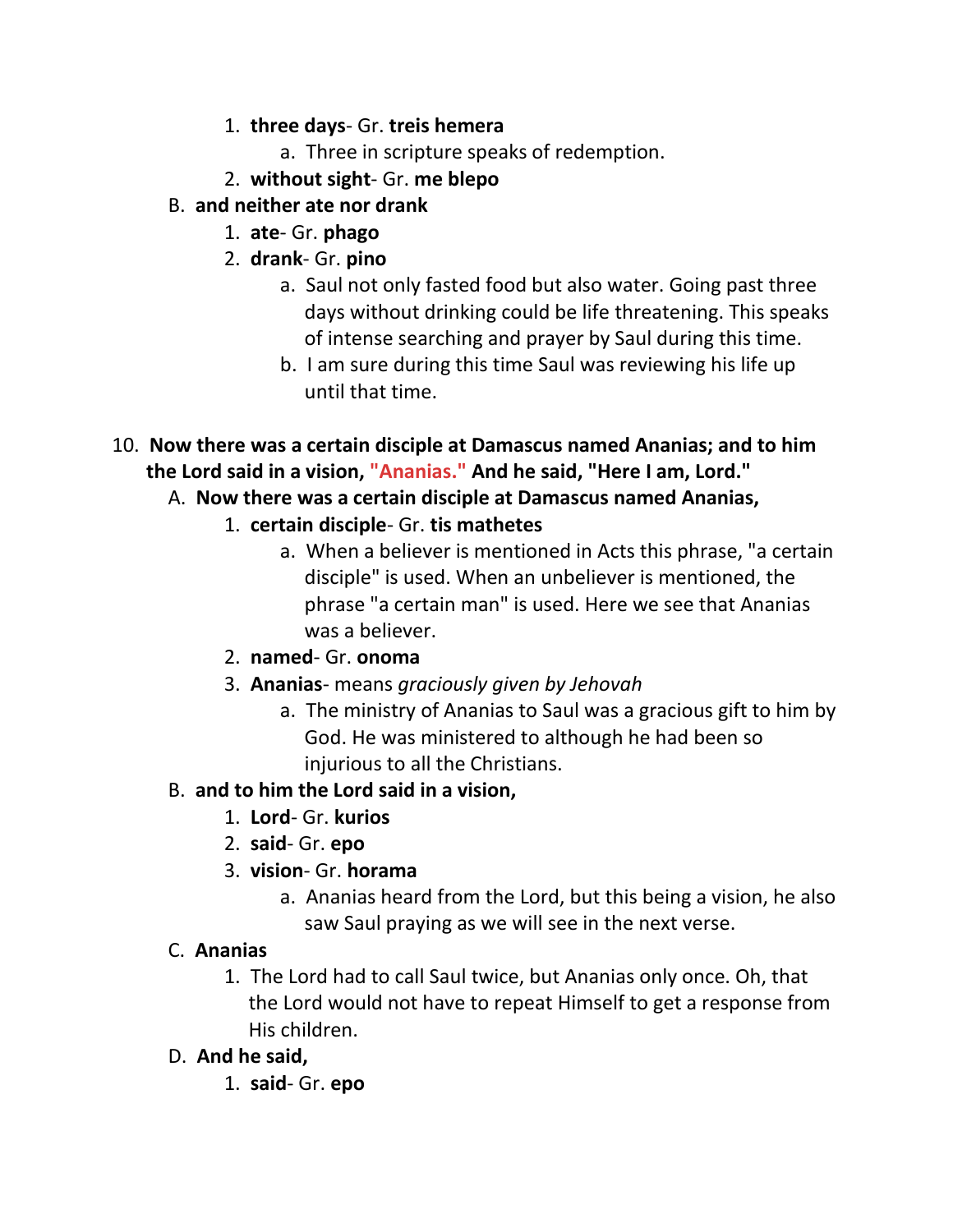#### E. **Here I am, Lord**

#### 1. **Here I am**

- a. What a wonderful thing for a believer to be available for the Lord to use when called upon.
- b. Sometimes, the Lord calls on Christians and they are not available.
- 11. **So the Lord** *said* **to him, "Arise and go to the street called Straight, and inquire at the house of Judas for** *one* **called Saul of Tarsus, for behold, he is praying.**

## A. **So the Lord said to him,**

1. **said**- Gr. **epo**

# B. **Arise and go to the street called Straight,**

- 1. **arise** Gr. **anistemi**
	- a. Many Christians are not in position to go. First, they must arise and then go. Spiritually many are laying down in their own self-interest and comfort.
- 2. **go** Gr. **poreuomai** *travel*
	- a. There might have been some distance that Ananias needed to travel to get to where Saul was.
- 3. **street** Gr. **rhume** *a street, lane, alley of a city*
- 4. **Straight** Gr. **euthus** *straight, level; straight forward, upright, true, sincere*
	- a. *This street extends now from the eastern to the western gate, about three miles, crossing the whole city and suburbs in a direct line*. -Barnes Commentary
	- b. Paul went from the crooked path to the straight path. He went from the wrong direction to the right direction which was 180 degrees in the opposite direction.
	- c. Many believers are like Saul here. They are saved and are on the right path but they are still blinded and are not making progress. They need the scales removed from their eyes to see Jesus. They still are under an old covenant where a veil remains over their heart. They have their eyes down upon themselves and are still trying to become righteous, instead of walking in the grace of God and the gift of righteousness in Christ.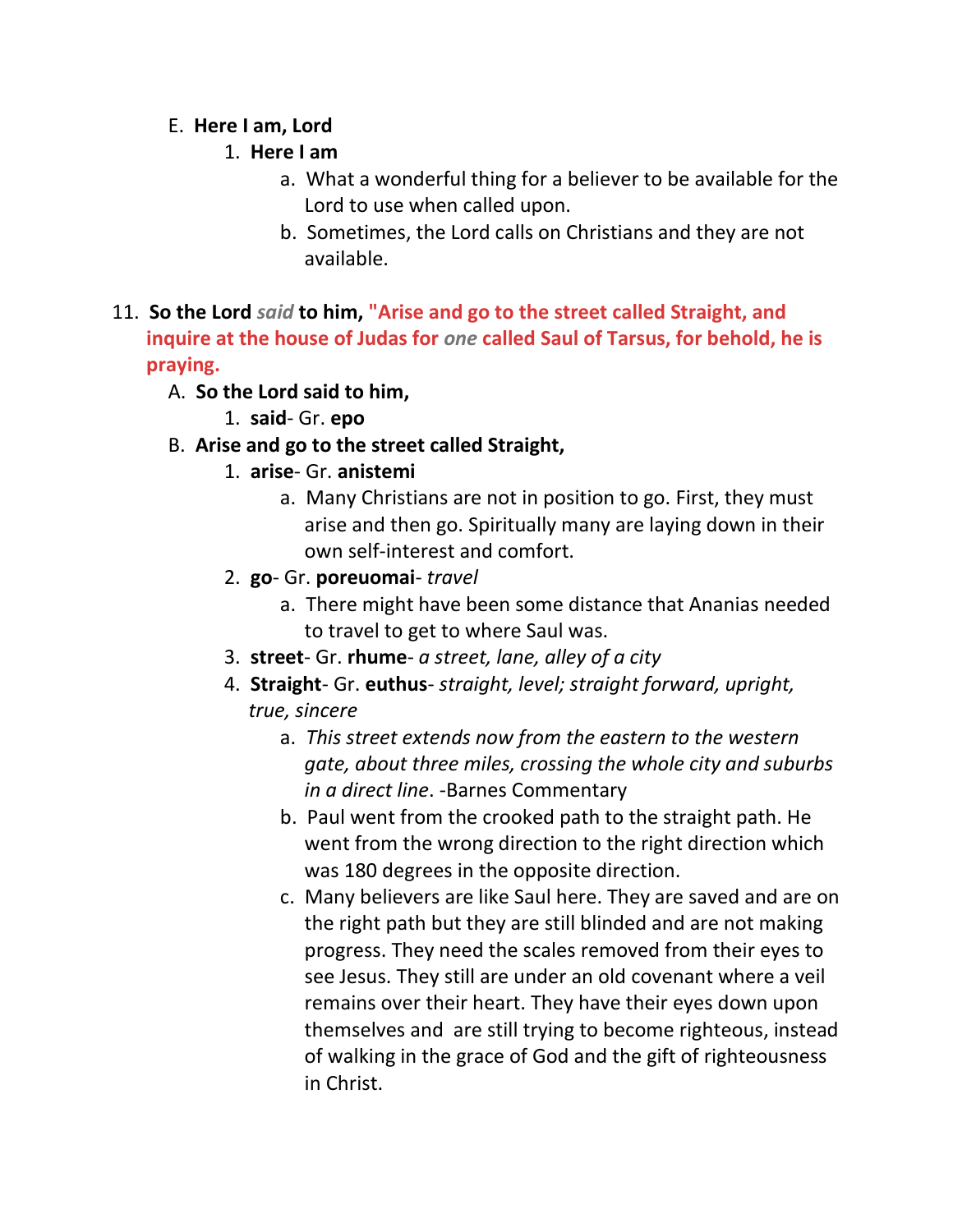#### C. **and inquire at the house of Judas for one called Saul of Tarsus,**

- 1. **inquire** Gr. **zeteo**
- 2. **house** Gr. **oikia**
- 3. **Judas** means *praise*
	- a. Nothing specific is known about this man. He probably was a unbelieving Jew since no Christian would dare be near him, as seen by Ananias' response to Jesus' call to go minister to him.
- 4. **called** Gr. **kaleo**
- 5. **Tarsus**
	- a. *This city was the capital of Cilicia, a province of Asia Minor. It was situated on the banks of the Cydnus River. It was distinguished for the culture of Greek philosophy and literature, so that at one time in its schools, and in the number of its learned men, it was the rival of Athens and Alexandria. In allusion to this, perhaps, Paul says that he was "born in Tarsus, a citizen of no mean city," Act\_21:39. In reward for its exertions and sacrifices during the civil wars of Rome, Tarsus was made a free city by Augustus. See notes on Act\_16:37; Act\_21:39; Act\_22:28. It still exists as "Tersous," with a population of about 20,000, but is described as "filthy and ruinous."* -Barnes Commentary
	- b. As a free city of Rome, those born in Tarsus were born as Roman citizens. Paul would later call upon his right as a Roman citizen before a flogging. Acts 22:25 I bet he wished he had thought to use this fact before he was flogged at Philippi because afterwards when the officials of that city heard that he was a Roman citizen feared greatly about what they had done. It may have been this that prompted him to use his citizenship later to get out of the flogging in Jerusalem.
- D. **for behold,**
	- 1. **behold** Gr. **idou** *look*
		- a. God showed him Saul praying.
- E. **he is praying**
	- 1. **praying** Gr. **proseuchomai**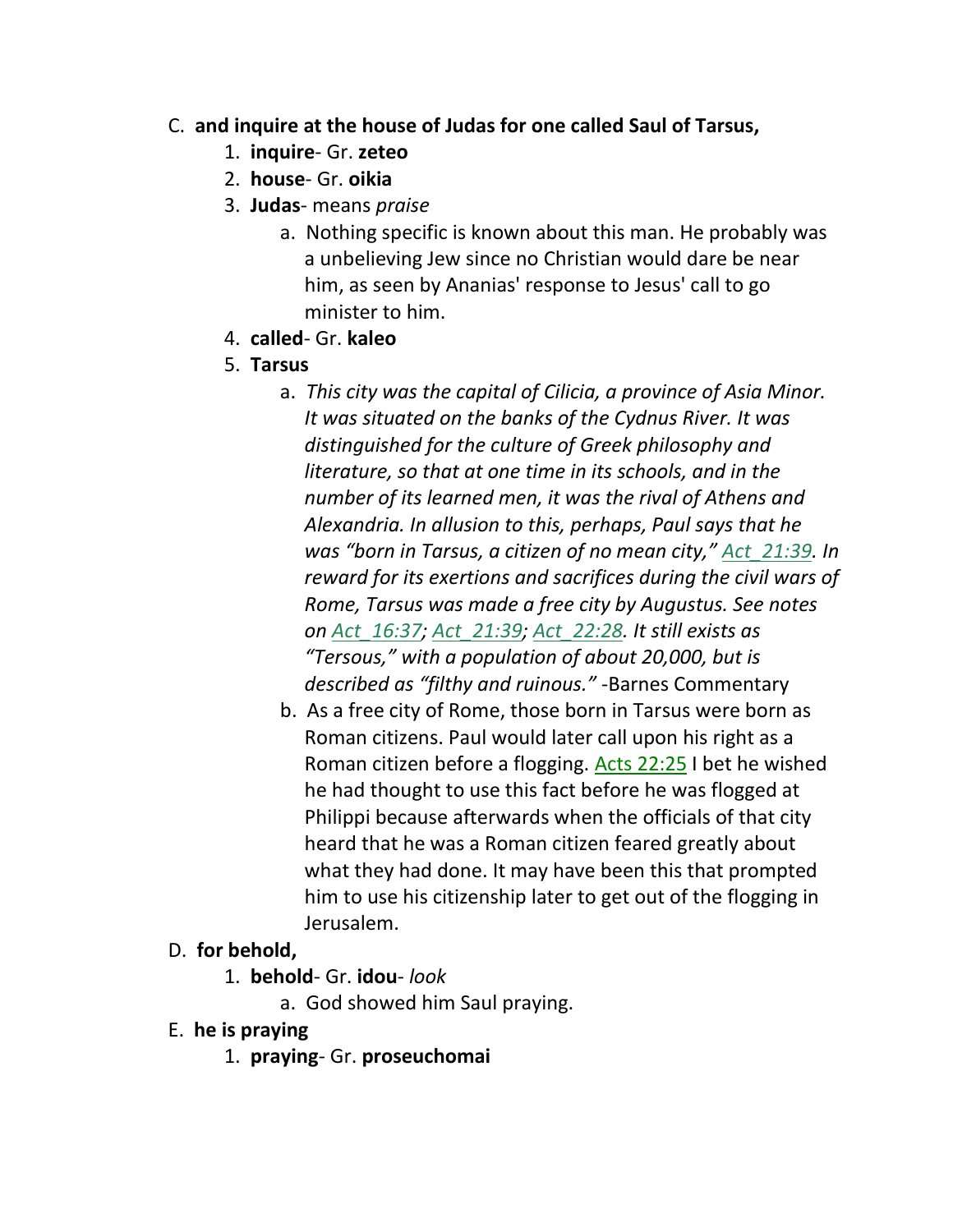- a. Since his encounter Saul was seeking the Lord as intensely as he was seeking out Christians before.
- 12. **And in a vision he has seen a man named Ananias coming in and putting** *his*  **hand on him, so that he might receive his sight."**
	- A. **And in a vision he has seen a man named Ananias coming in and putting his hand on him,**
		- 1. **vision** Gr. **horama**
			- a. Both Ananias and Saul saw a vision pertaining to this encounter. Another example of a double vision leading to a ministry encounter is seen in the next chapter with Cornelius and Peter. Although, Paul was called to reach the Gentiles and Peter the Jews, Paul was not yet ready for this ministry so God used Peter to open the door to the Gentiles.
			- b. Paul was not seeking a vision, but he was seeking God. We are never to seek visions or such things. As we seek God, and if God deems it necessary, he will grant these secondary forms of guidance.
			- c. The primary forms of guidance for a Christian are the Word of God and the inward witness of the Spirit.
		- 2. **seen** Gr. **eido**
			- a. We can see with the eyes of our heart even if our natural eyes cannot see.
		- 3. **man** Gr. **aner**
			- a. God must use a man to work through because He gave authority to man in the earth.

#### 4. **named**- Gr. **onoma**

- 5. **Ananias** means *God's gracious gift*
	- a. This man's ministry was born out of grace. It was not earned or deserved by Saul.
- 6. **coming in** Gr. **eiserchomai**
	- a. In doing this Ananias was trusting God with his life. Do we trust God this much?
- 7. **putting** Gr. **epitithemi** *to put or place upon*
- 8. **hand** Gr. **cheir**
	- a. There is a doctrine of the laying on of hands. Heb. 6:2 One way laying on of hands is used in the New Testament is for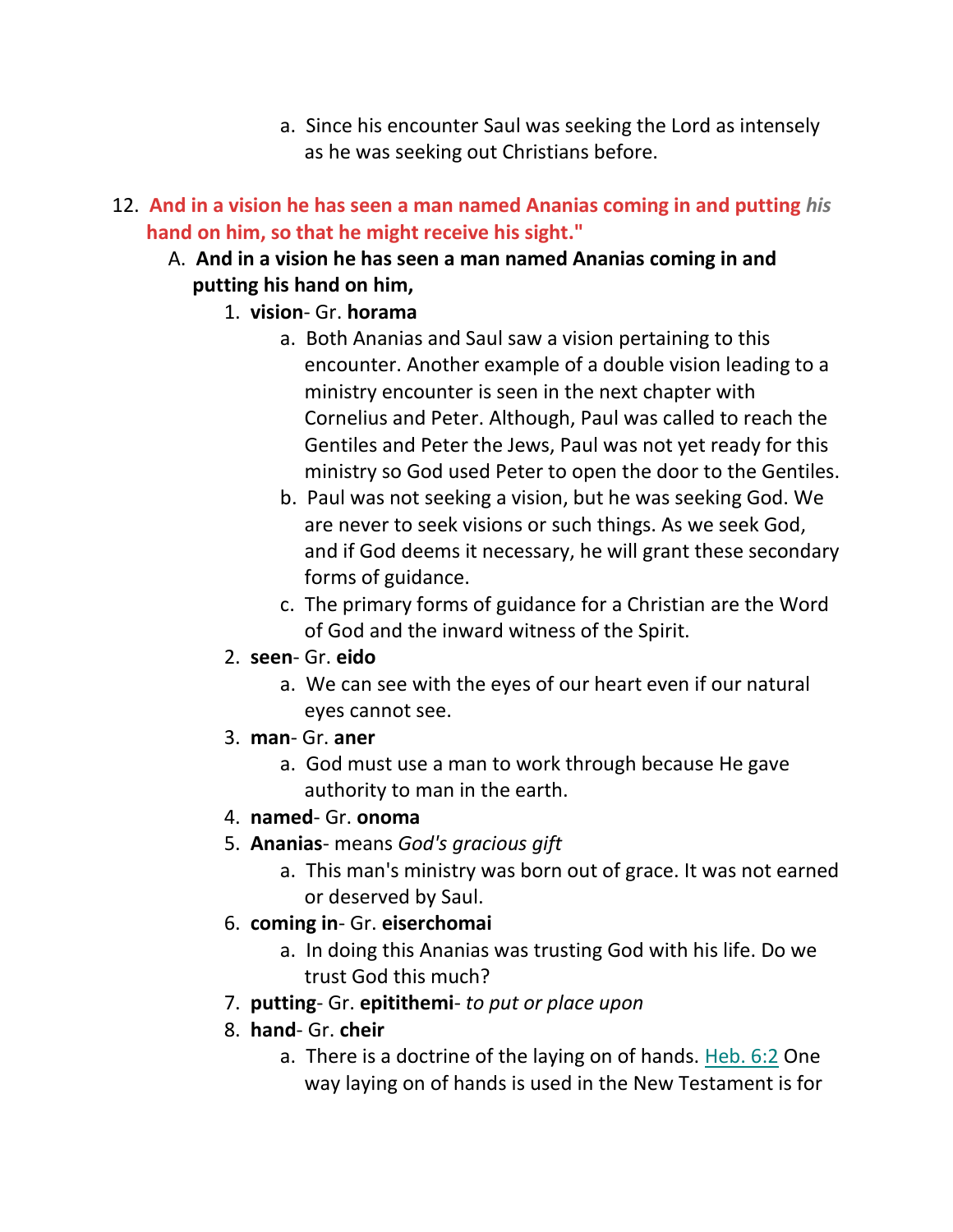healing. Here we see that Ananias laid his hand upon Paul so his sight would be restored.

- B. **so that he might receive his sight**
	- 1. **receive sight** Gr. **anablepo** *to see again*
		- a. This healing was from God's gracious gift.

# 13. **Then Ananias answered, "Lord, I have heard from many about this man, how much harm he has done to Your saints in Jerusalem.**

- A. **Then Ananias answered,**
	- 1. **answered** Gr. **apokrinomai**
		- a. Ananias now informs God about Saul. How often do we feel the need to inform God about our situation as if he did not know. God already was fully aware of Saul's past, but He also was fully aware of His future!
- B. **Lord** Gr. **kurios**
- C. **I have heard from many about this man,**
	- 1. **heard** Gr. **akouo**
		- a. Fear comes by hearing, and hearing by the word of man.
	- 2. **man** Gr. **aner**

#### D. **how much harm he has done to your saints in Jerusalem**

- 1. **harm** Gr. **kakos**
- 2. **done** Gr. **poieo**
	- a. The good Paul would do for the church would far eclipse the harm he had done as Saul. However, he would suffer greatly in the doing of it.
- 3. **saints** Gr. **hagios**
	- a. Sixty times in the New Testament, believers are called saints This is the same word translated "holy". A saints is a holy one. In some areas in Christendom it is taught that one must die to be selected as a saint. They had to have lived a holy life and performed noted miracles. Religion always gets things backward! No, we are born again a saint, in order to live holy and perform miracles!
- 4. **Jerusalem** means *double peace*
- 14. **And here he has authority from the chief priests to bind all who call on Your name."**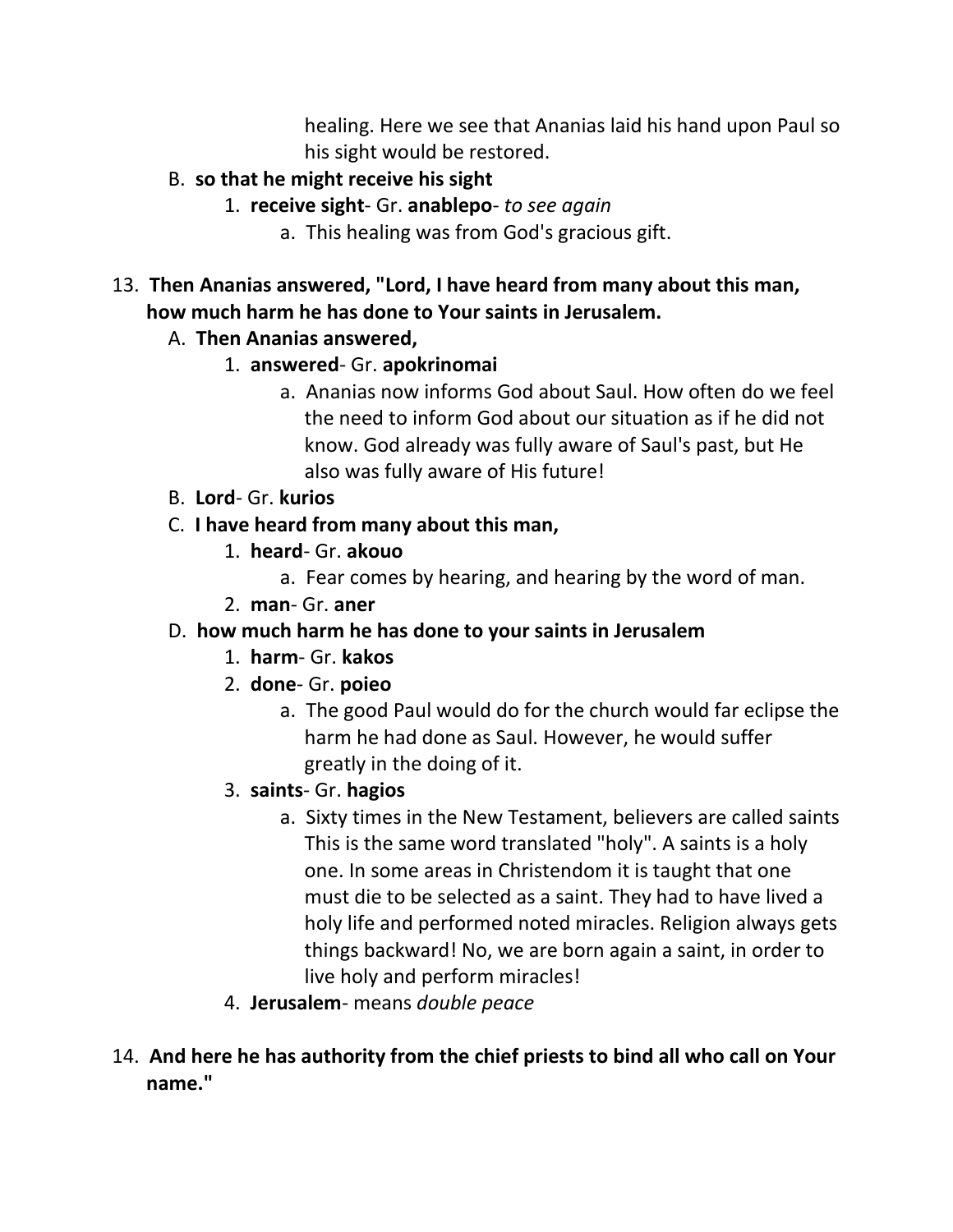- A. **authority** Gr. **exousia** *the right or freedom to act*
- B. **chief priests** Gr. **archiereus**
- C. **bind** Gr. **deo**
- D. **call-** Gr. **epikaleomai** *to call upon*
- E. **name** Gr. **onoma**
	- 1. Paul had gone to Damascus with the authority of the high priest to bind those who called on the name of the Lord. Instead on the road to Damascus he was freed and given the authority by the High Priest of the church to call upon His name!

## 15. **But the Lord said to him, "Go, for he is a chosen vessel of Mine to bear My name before Gentiles, kings, and the children of Israel.**

- A. **But the Lord said to him,**
	- 1. **Lord** Gr. **kurios**
	- 2. **said-** Gr. **epo**
- B. **Go** Gr. **poreuomai** *to travel, journey*
	- 1. After Ananias informed God about Saul, He did not change His mind or direction given to Ananias. If God tells us to do something we do not need to inform Him of the situation in order that His directions to us might change.

## C. **for he is a chosen vessel of Mine to bear My name before Gentiles,**

- 1. **chosen** Gr. **ekloge** *choose, select*
- 2. **vessel** Gr. **skeuos** *a vessel, utensil for containing anything, instrument*
- 3. **bear** Gr. **bastazo** *to lift, raise, bear aloft; to bear, carry in the hands or about the person; carry as a message*
- 4. **Gentiles** Gr. **ethnos**
- D. **kings-** Gr. **basileus**
	- 1. These were Gentile kings such as Felix, Festus, and Nero.

#### E. **and the children of Israel**

- 1. **children** Gr. **huios**
- 2. **Israel**
	- a. The order here is most important. First, Paul was to go to the Gentiles, and then kings, and then to the Jews. Really the first two were Gentiles and then the Jews. However, Paul would always go to the Jews first, which was not his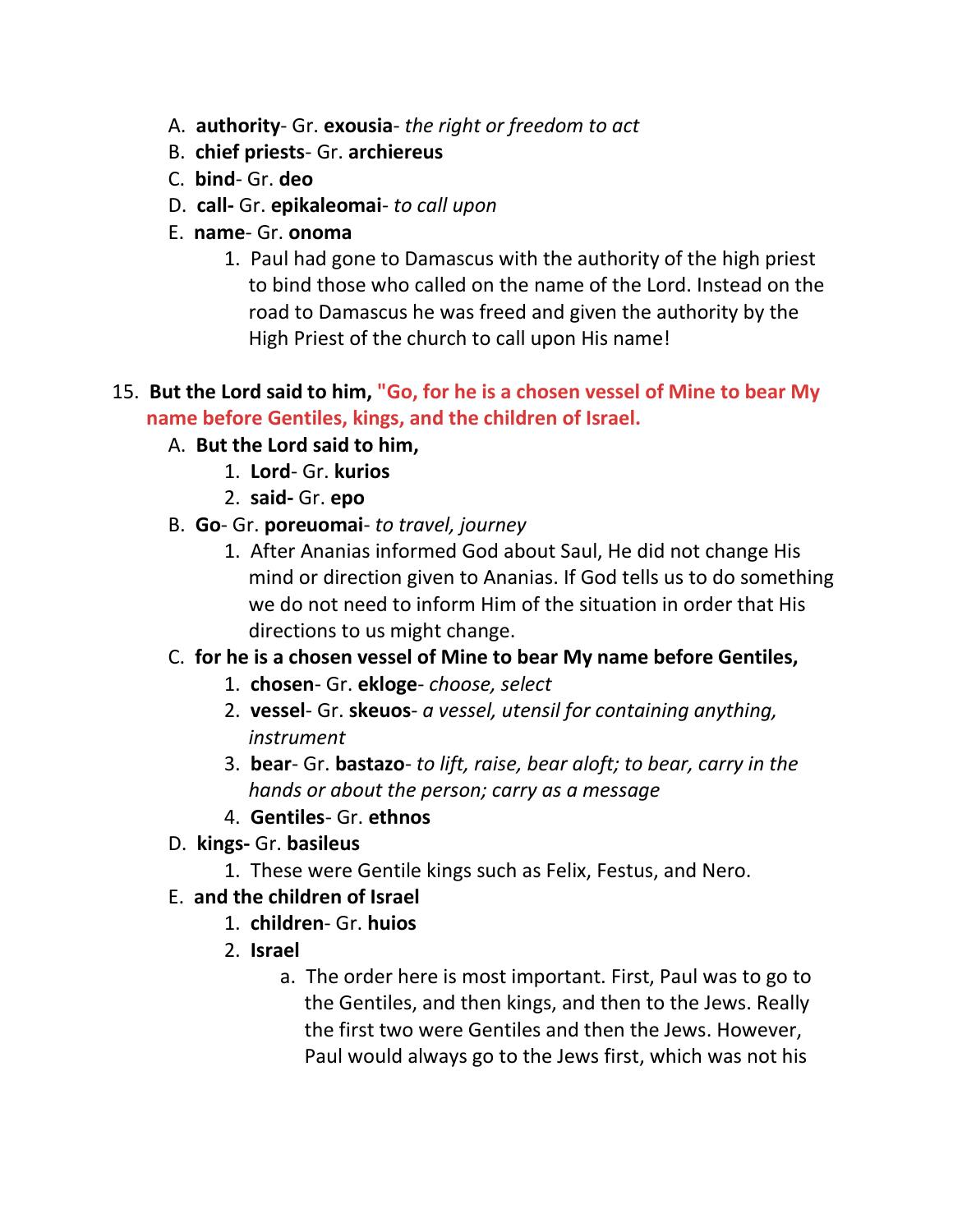primary call. He was largely unsuccessful when ministering to the Jews but very successful in reaching the Gentiles.

- b. Sometimes our desires get out of whack with the will of the Lord. If we will submit to the will of God, he makes a way to see that our desires are met. If Paul would have just focused on the Gentiles, God would have made a way so he could have effectively witnessed to the Jews in His timing and will.
- 16. **For I will show him how many things he must suffer for My name's sake."**
	- A. **show** Gr. **hupodeiknumi** *to show by placing under (i.e. before) the eyes*
		- 1. This might have been by vision or just in the process of his life and ministry. Act\_20:22; Act\_20:23
	- B. **suffer** Gr. **pascho**
		- 1. Almost all references to suffering in the NT are connected to persecution. We are not called by God to suffer sickness, lack, or defeat.
		- 2. The persecutor would become the persecuted.
	- C. **name's sake**
		- 1. All New Testament suffering is connected to this phrase- "for His name's sake". We are not to suffer for our own fleshly living and the consequences thereof.
- 17. **And Ananias went his way and entered the house; and laying his hands on him he said, "Brother Saul, the Lord Jesus, who appeared to you on the road as you came, has sent me that you may receive your sight and be filled with the Holy Spirit."**
	- A. **And Ananias went his way and entered the house,**
		- 1. **went his way** Gr. **aperchomai**
			- a. Ananias obeyed the Lord and went. How many has God sent but have not went? What if Ananias had not obeyed and did not go. The Lord would have used someone else. However, the Lord knew this faithful servant would go so He showed Saul a vision of Ananias coming in and laying his hands on him. God sees the future as if it is happening now!
		- 2. **entered** Gr. **eiserchomai**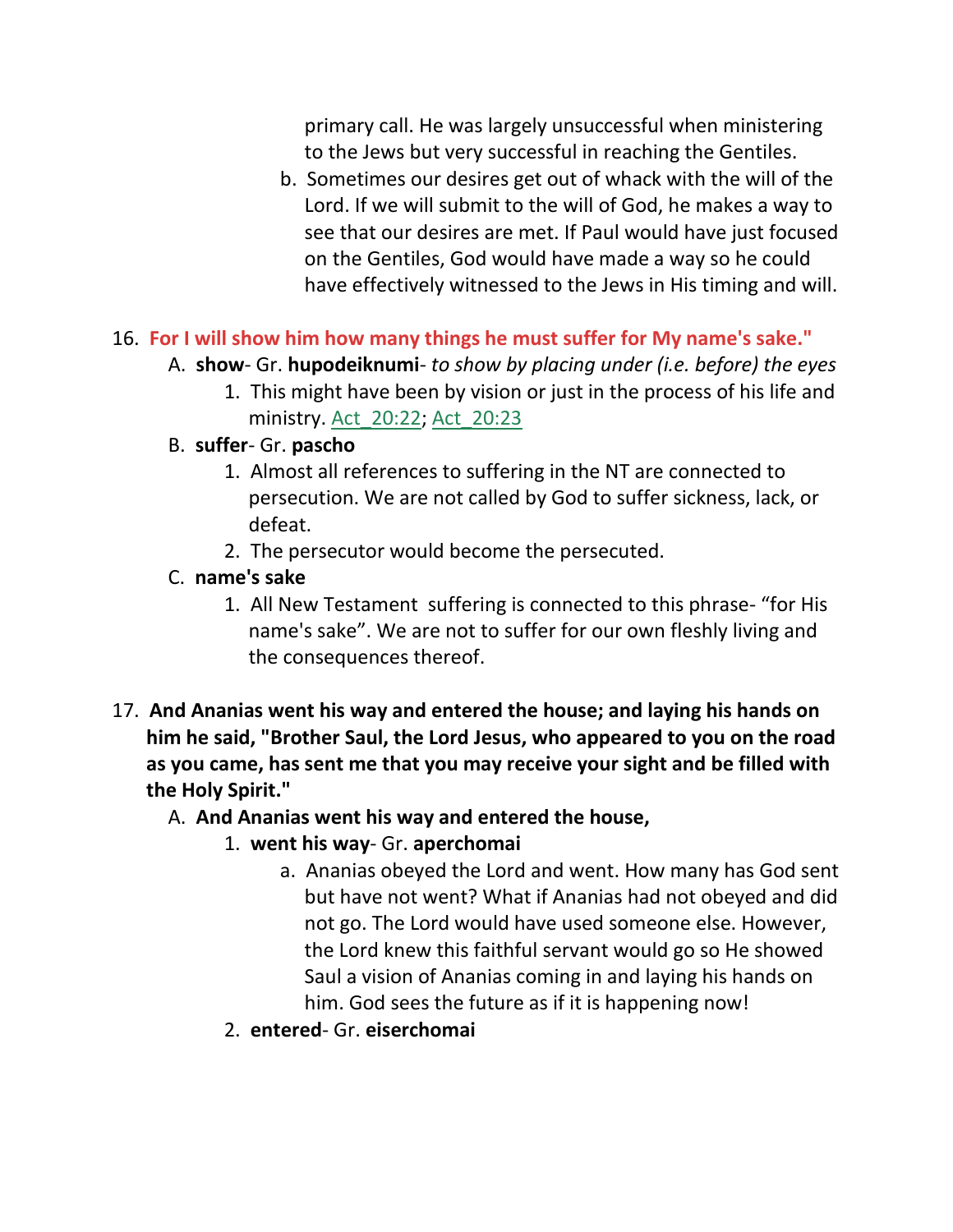- a. Ananias **entered** in the house where Saul was and in doing this he unknowingly **entered** into Scripture. Your obedience to the Lord has greater significance than what you think!
- 3. **house** Gr. **oikos**
- B. **and laying his hands on him he said,**
	- 1. **laying his hands** Gr. **epitithemi cheir**
		- a. Here we see the laying on of hands and two reasons for it healing and to be filled with the Holy Spirit. The third reason is for ordination.
	- 2. **said** Gr. **epo**

# C. **brother Saul,**

- 1. **brother** Gr. **adelphos**
	- a. This term shows that Saul had been saved already. He got saved on the road to Damascus. He confessed the Lord Jesus and believed He was raised from the dead and was saved. vs. 5-6
	- b. The baptism in the Holy Spirit is only for believers. Unbelievers do not have the Spirit at all. Rom. 8:9

# D. **the Lord Jesus,**

1. This reveals the unique nature of Jesus. He was God [Lord] and He was man [Jesus].

# E. **who appeared to you on the road as you came,**

- 1. **appeared** Gr. **optanomai**-
- 2. **road** Gr. **hodos**
- 3. **came** Gr. **erchomai**
	- a. We almost always see people doing things when the Lord appeared and called them. Ex. Moses, Gideon, the disciples of Jesus.
	- b. We are not called to sit in our prayer closet 24/7. No, we are to be up, about the Lord's business. God cannot direct a parked car. Get out of neutral, and get moving and the Lord will reveal Himself to you.
- F. **has sent me that you may receive your sight and and be filled with the Holy Spirit**
	- 1. **sent** Gr. **apostello**
	- 2. **receive you sight** Gr. **anablepo**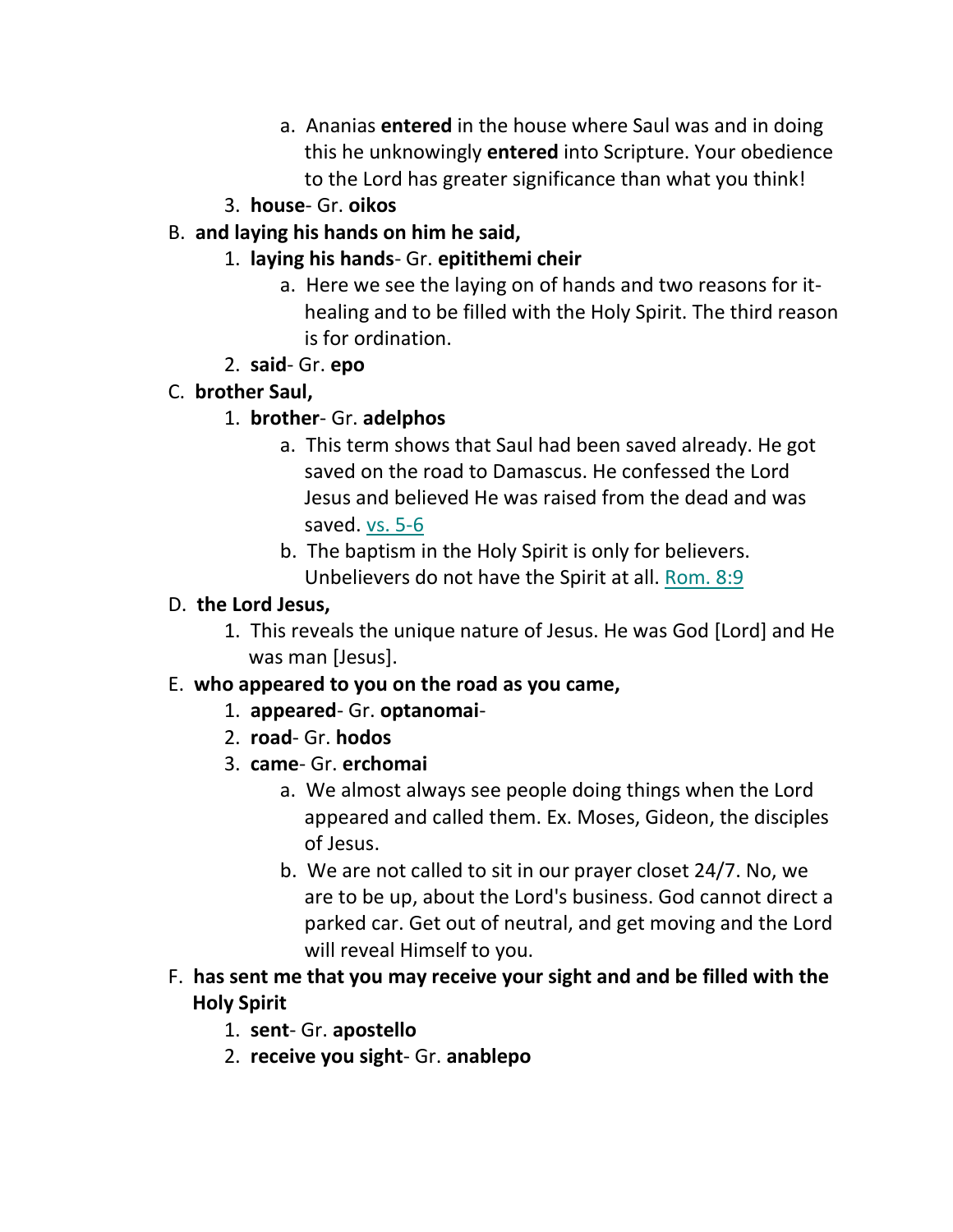a. He had already received his spiritual sight. I would rather see spiritually than naturally. But I like both!

#### 3. **filled**- Gr. **pletho**

- a. This is the initial filling, which there would be others to follow. Acts 13:9
- 4. **Holy Spirit**
	- a. There is no doubt that this was accompanied by tongues as we see in Acts 2, 10, & 19.
- 18. **Immediately there fell from his eyes** *something* **like scales, and he received his sight at once; and he arose and was baptized.** 
	- A. **Immediately there fell from his eyes something like scales,**
		- 1. **fell** Gr. **apopipto** *to fall off or away*
		- 2. **eyes** Gr. **opthalmos**
		- 3. **scales** Gr. **lepis** *a scale, shell, rind, crust, incrustation*
			- a. Scales did not fall from his eyes, but something like it.
			- b. Scales were coming off his natural eyes, but they had already come off of his spiritual eyes!
	- B. **and he received his sight at once,**
		- 1. **received his sight** Gr. **anablepo**
	- C. **and he arose and was baptized**
		- 1. **arose-** Gr. **anistemi**
			- a. When we receive illumination we can arise from our darkness and walk in the will of God that He has for us.
		- 2. **baptized** Gr. **baptizo** *to immerse*
			- a. Here Saul was baptized in the Holy Spirit before he was baptized in water. In Acts 19, the Ephesian believers had been baptized in water before being baptized in the Holy Spirit. There is not formula on baptism in water and the Holy Spirit.
- 19. **So when he had received food, he was strengthened. Then Saul spent some days with the disciples at Damascus.** 
	- A. **So when he had received food,**
		- 1. **recieved** Gr. **lambano**
			- a. We need to receive the spiritual food of the Word of God.
		- 2. **food** Gr. **trophe**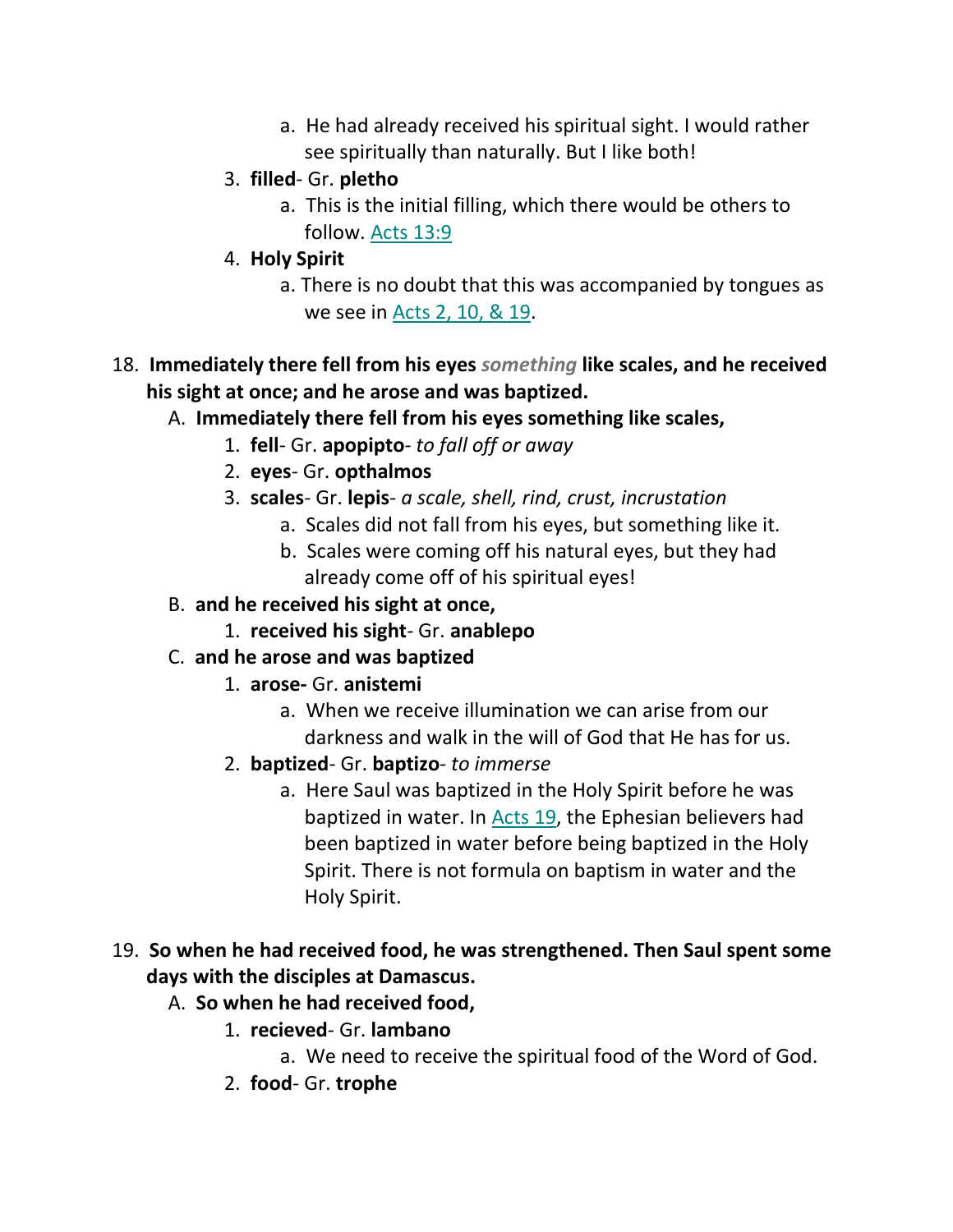a. This is natural food, but it reveals a spiritual truth. When we are born again, baptized in the water and Spirit, we then need food! We need to feed on the Word of God.

#### B. **he was strengthened**

- 1. **strengthened** Gr. **enischuo** *to gain, acquire, or recover strength and vigor*
	- a. We gain strength with the intake of the Word of God.
- C. **Then Saul spent some days with the disciples at Damascus**
	- 1. **spent** Gr. **ginomai** *began*
	- 2. **days** Gr. **hemera**
	- 3. **disciples** Gr. **mathetes** *a learner, pupil, disciple*
		- a. Undoubtly, Ananias connected Saul with the believers in Damascus.
		- b. Notice here the progression of a new believer. We are born again, baptized in the Spirit and water, receive nourishment from the Word, then join the fellowship of other believers.

# 20. **Immediately he preached the Christ in the synagogues, that He is the Son of God.**

## A. **Immediately he preached the Christ in the synagogues,**

## 1. **Immediately**- Gr. **eutheos**

- a. After Saul was saved, he immediately tried to minister publicly. However, he was not ready for the public ministry of the Word of God. We will see this later in this chapter.
- 2. **preached** Gr. **kerusso**
	- a. At this point all Saul had to preach with was his personal testimony. Personal testimony is very beneficial but he also needed the revelation of the Word of God, which he lacked. He would soon go into Arabia and be taught of the Lord the deeper things of the Word of God. Mt. Sinai is in Arabia. I believe he was led to Mt. Sinai in order for the Lord to teach him about the Law and grace.

## 3. **synagogues**- Gr. **sunagoge**

a. Here we see the pattern that Saul and later Paul would follow consistently. He was called to the Gentiles, but he always went to the synagogues first. He would always go to the Jews first and then the Gentiles. No, he was supposed to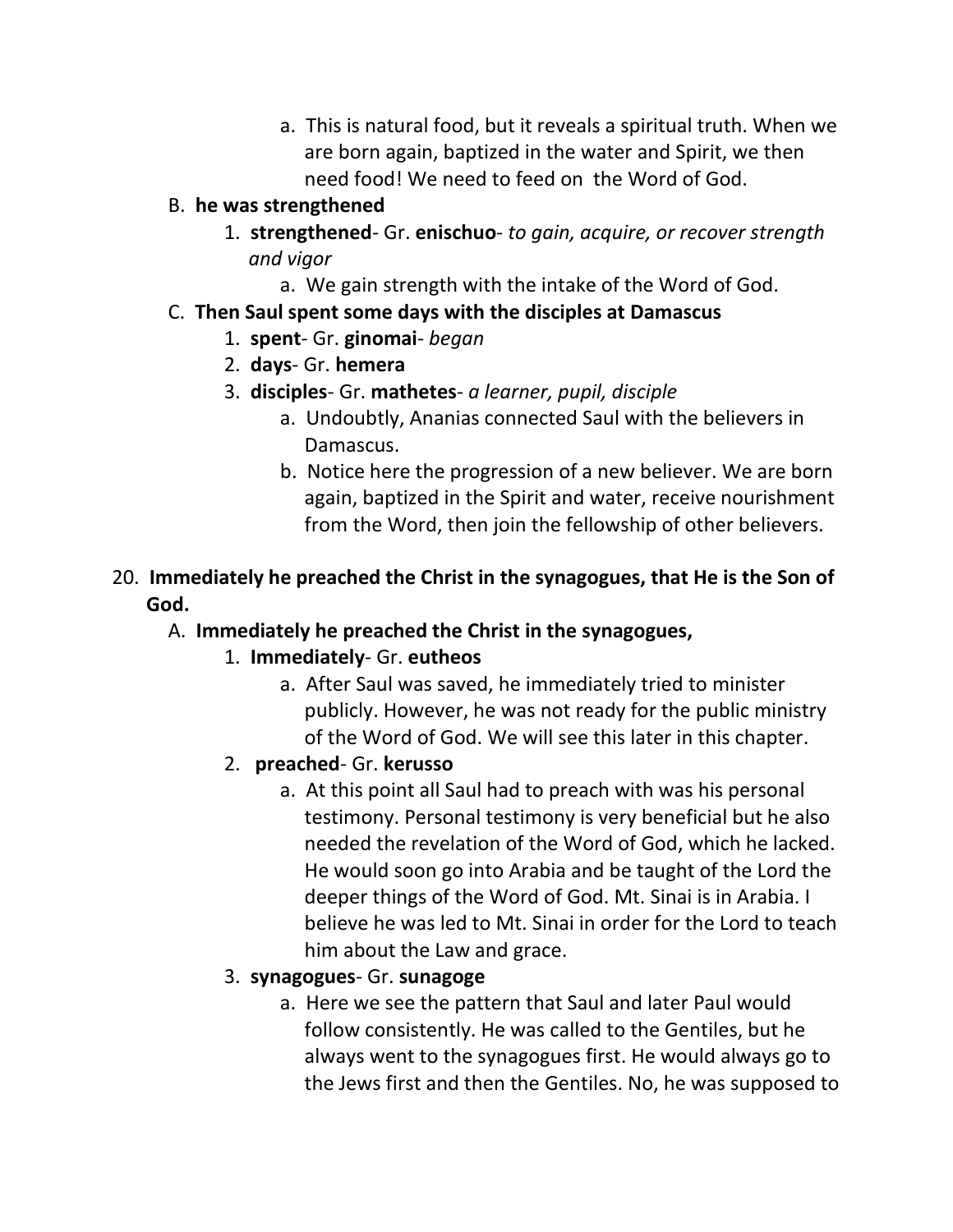go to the Gentiles first and then and only then would God open the door to minister to the Jews.

- B. **that He is the Son of God**
	- 1. **Son** Gr. **huios**
		- a. This is a title of divinity like the word Lord is.
- 21. **Then all who heard were amazed, and said, "Is this not he who destroyed those who called on this name in Jerusalem, and has come here for that purpose, so that he might bring them bound to the chief priests?"** 
	- A. **Then all who heard were amazed,**
		- 1. **heard** Gr. **akouo**
		- 2. **amazed** Gr. **existemi** *out of mind, beside one self*
	- B. **and said,**
		- 1. **said** Gr. **lego**
	- C. **Is this not he who destroyed those who called on this name in Jerusalem,**
		- 1. **destroyed** Gr. **portheo** *to lay waste, destroy; impl. to harass, ravage, to sack*
			- a. God can make what came to destroy you, to build you up and bless you. Prov. 16:7
		- 2. **called** Gr. **epikaleomai**
			- a. Saul had come to Damascus to destroy that name, but instead ended up calling upon that name himself!
			- b. All will end up bowing the knee and confessing Jesus is Lord.
		- 3. **name** Gr. **onoma**
	- D. **and has come here for that purpose,**
		- 1. **come** Gr. **erchomai**
		- 2. **purpose** Gr. **eis** *unto this, for this*
	- E. **so that he might bring them bound to the chief priests**
		- 1. **bring** Gr. **ago** *to bring or carry along*
			- a. This word always means to be brought along by the power of another. This is the Greek word used in Rom. 8:14 - Those who are **led** [ago] by the Spirit...
		- 2 . **bound** Gr. **deo**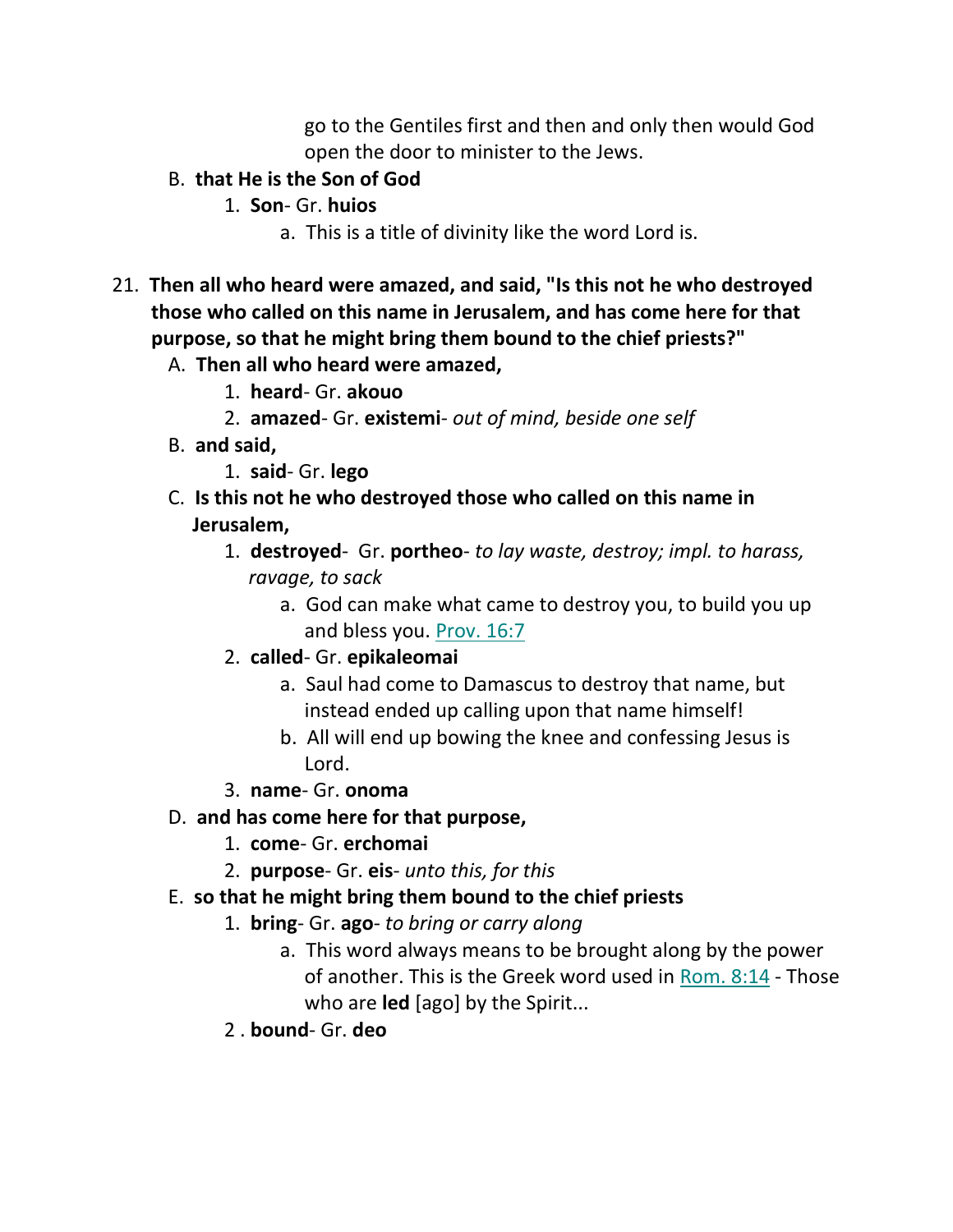- a. These would be naturally bound, but spiritually free. I would rather be spiritually free, instead of being free in the natural and spiritually bound.
- 3. **chief priests** Gr. **archiereus**
	- a. Who were given jurisdiction by the Romans over their religion and the area of Palestine, not just Jerusalem.
- 22. **But Saul increased all the more in strength, and confounded the Jews who dwelt in Damascus, proving that this** *Jesus* **is the Christ.** 
	- A. **But Saul increased all the more in strength,**
		- 1. **increased in strength** Gr. **endunamoo** *to acquire strength, be invigorated, be strong*
			- a. Saul grew in strength by continued intake of the Word of God. However, Saul would need to increase also in wisdom and humility. *Knowledge puffs up, but love builds up*. 1 Cor. 8:1 Saul was still filled with self-will, self-importance, and his own ways.
			- b. It says young men in Christ are strong because of the Word of God abiding in them. 1 John 2:14

# B. **and confounded the Jews who dwelt in Damascus,**

- 1. **confounded** Gr. **sugcheo** *to confuse, perplex*
	- a. Saul ministered to the Jews and it just produced confusion in them. It did not lead them to faith. You cannot argue any one into the kingdom of God. You may win an argument but will lose the person!
	- b. The power of God is in the simple gospel message, not on reasonings and debates over the law. Rom 1:16

## 2. **Jews**

a. He confounded who? The JEWS.

 Who was he called to? The GENTILES. Why was he trying to win the Jews? It was because he thought he could. He thought if any one could, it would be him. Surely, God had misspoken the order of his ministry call! Surely, God meant Paul to go the Jews first! Nope!

b. Later, we see that Peter was God's choice to reach the Jews. God chose Paul and Peter for their specific call because they were equally unqualified in themselves to do it! Paul would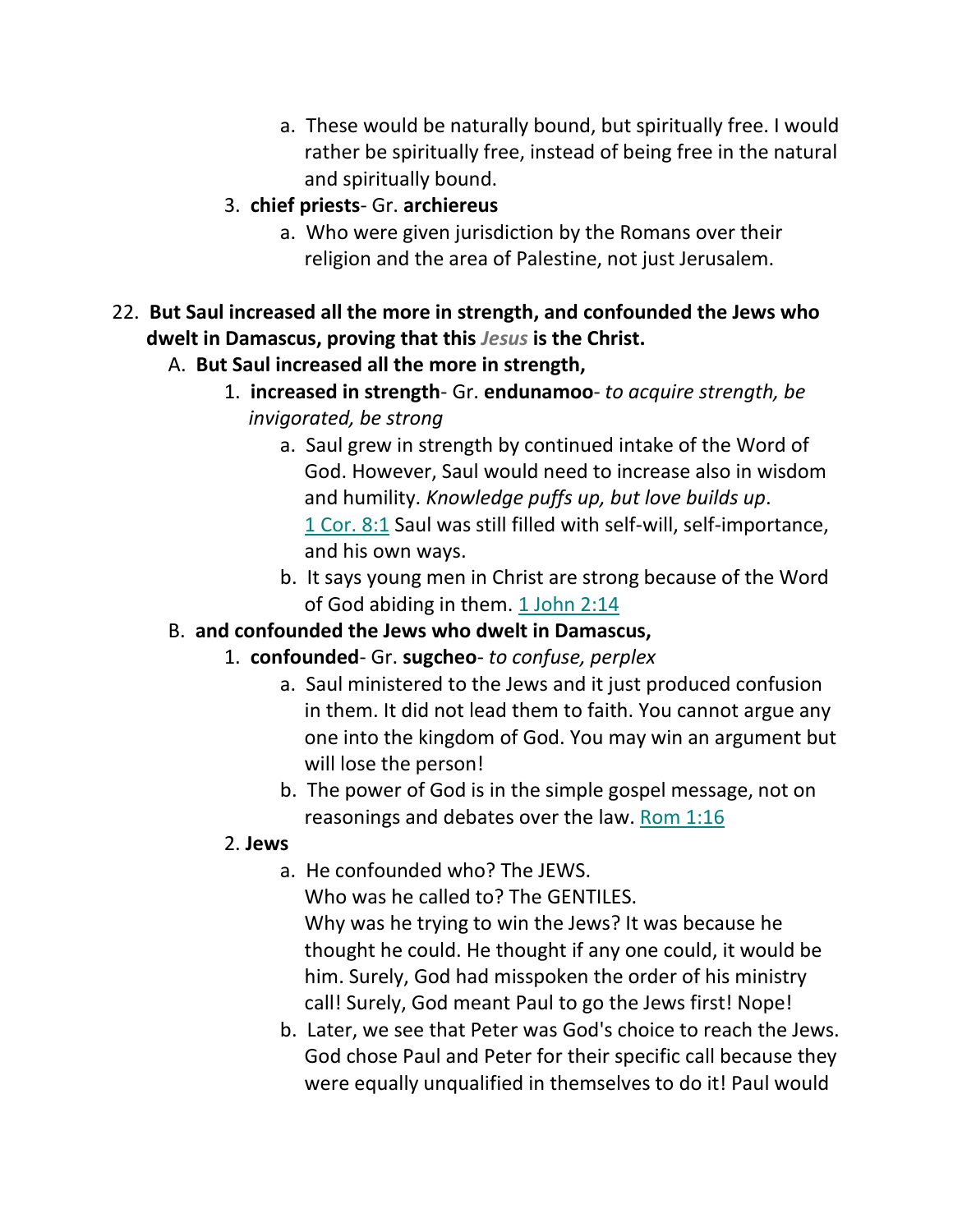try to use his great knowledge of the Old Testament on the Gentiles and they would just shake their head and say, "We do not know anything of what you are saying!" Paul was left with the simple gospel message that brought revival to the Gentiles! Peter would go to the Jews and they would ask him hard legal questions and Peter would shake his head and say, "I do not know the answer to any of them!" He was left with the simple gospel message.

- c. Saul had not yet become Paul. Saul means "desired" and Paul means "little". Paul had to grow into being little! He had to be little in himself so Christ would be big in him. John the Baptist learned this. Saul had to grow in humility and character before God could use him. Saul was still full of himself. Saul had to learn he was weak in himself, but strong in Christ and in His grace. 2Co\_12:9
- 3. **dwelt** Gr. **katoikeo**

# C. **proving that this Jesus is the Christ**

- 1. **proving** Gr. **sumbibazo** *to cause a person to unite with one in a conclusion or come to the same opinion, to prove, demonstrate*
	- a. You cannot win someone to Christ when you try to cause them to unite with you in your predetermined conclusion or opinion.
	- b. All that Saul proved was that he was NOT called to the Jews! His ministry almost got him killed! Most of Saul's persecution and suffering came from ministering to the wrong set of people- the Jews.
	- c. Paul could have enjoyed a ministry like Philip did in Samaria if he had just focused on reaching Gentiles. Philip experienced revival and there was much joy in the city. Later Paul would experience this in Ephesus when he turned to the Gentiles there. In the course of reaching the Gentiles he would have won some Jews as well.

## 23. **Now after many days were past, the Jews plotted to kill him.**

- A. **days** Gr. **hemera**
- B. **Jews**
	- 1. Who tried to kill him? The Jews. Why would they try to kill him?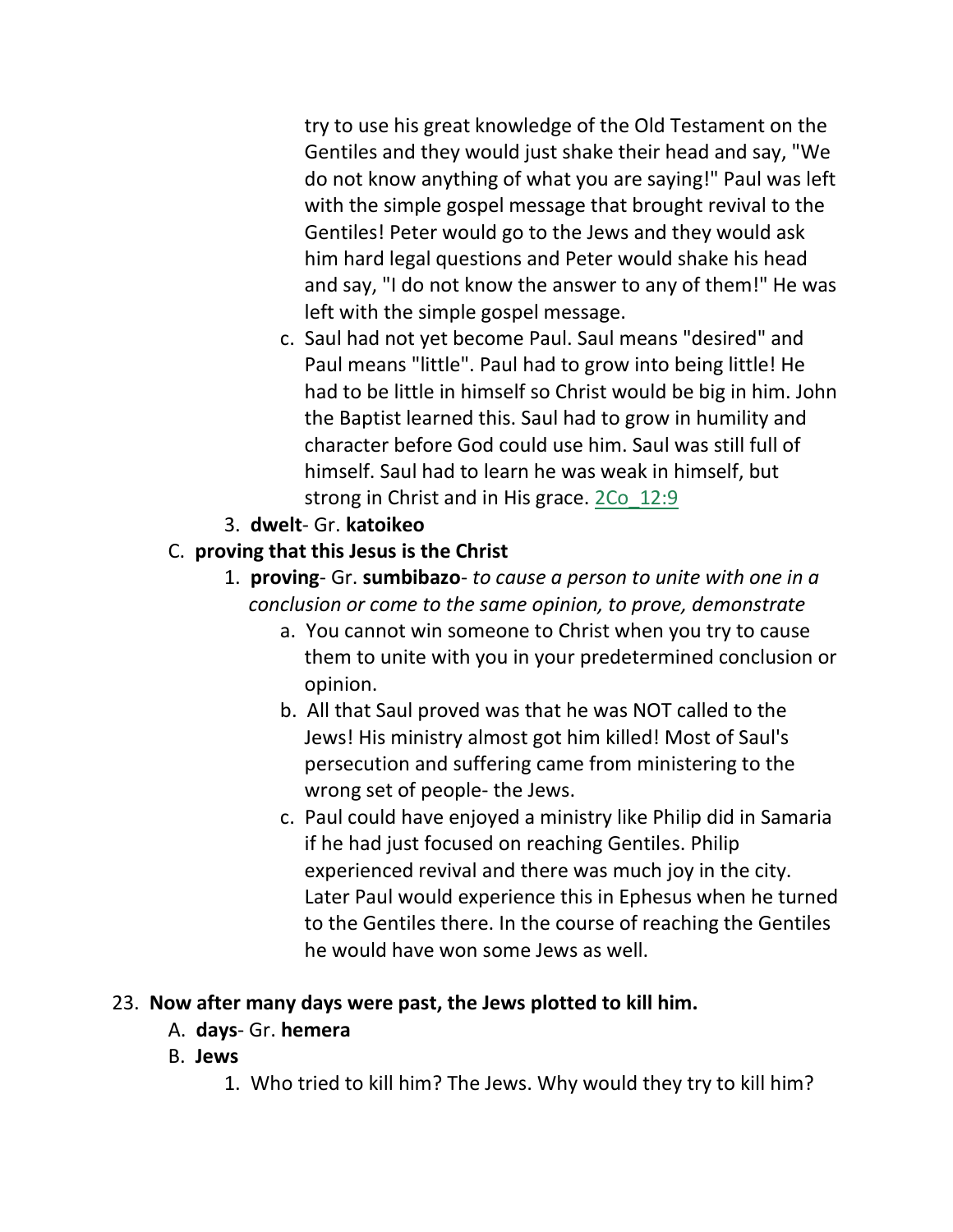Because he was incessantly trying minister to them and to argue them into accepting Jesus as the Messiah.

- 2. Saul was not called to minister to the Jews. How many of our troubles come by doing what we are not called to be doing?
- C. **plotted** Gr. **sumbouleuo** *to resolve together*
	- 1. I do not care how many plot together against you, if you are trusting God, it will come to nothing!
- D. **kill** Gr. **anaireo** *to take away, abolish, kill*
	- 1. They plotted to kill the one time killer!
- 24. **But their plot became known to Saul. And they watched the gates day and night, to kill him.** 
	- A. **But their plot became known to Saul.**
		- 1. **plot** Gr. **epiboule** *a plan formed against someone*
		- 2. **became known** Gr. **ginosko**
			- a. The Holy Spirit will show us things to come.

# B. **And they watched the gates day and night,**

- 1. **watched** Gr. **paratereo** *to stand secretly by and watch*
	- a. We are told to watch and pray, not watch and kill!
- 2. **gates** Gr. **pule**
- 3. **day** Gr. **hemera**
- 4. **night** Gr. **nux**
	- a. The Jews were told to meditate on God's Word day and night, not watch to do mischief day and night.

Josh. 1:8, Psa\_55:10

- C. **to kill him**
	- 1. **kill** Gr. **anaireo**
- 25. **Then the disciples took him by night and let** *him* **down through the wall in a large basket.** 
	- A. **disciples** Gr. **mathetes**
		- 1. We need other disciples to help support us in difficult times. With the aid of other disciples Saul was able to find deliverance through his trial. He could not have done this himself.
	- B. **took** Gr. **lambano**
	- C. **night** Gr. **nux**
	- D. **let down** Gr. **kathiemi**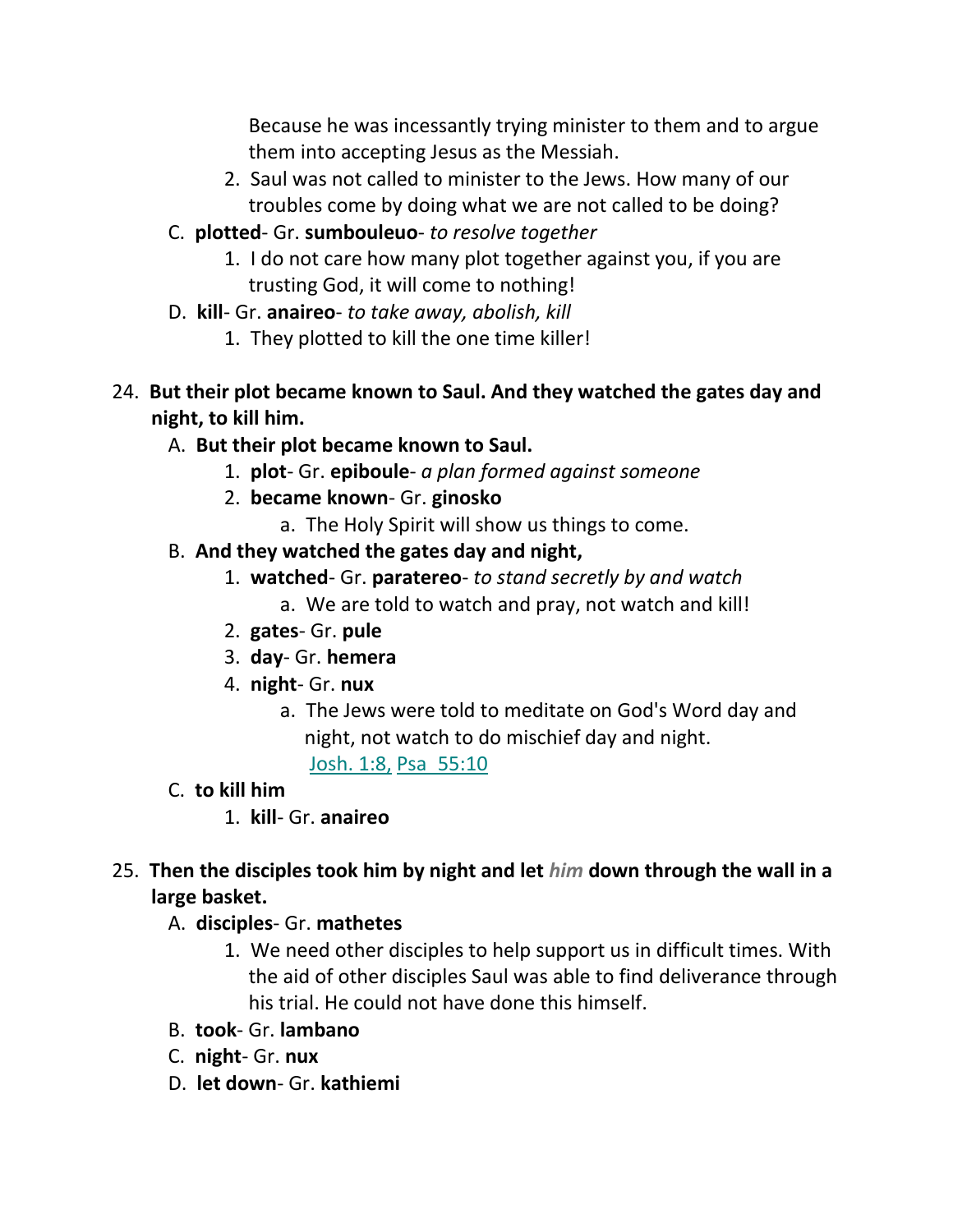- E. **wall** Gr. **teichos** *city wall*
	- 1. When the obvious route for you is closed, God will open up one that the enemy knows nothing about!
- F. **large basket** Gr. **spuris** *basket in which food was carried*
	- 1. *It was in this way that Rahab let down the spies Jos\_2:15, and so David escaped from Saul, 1Sa\_19:12. Probably this occurred in an unguarded part of the wall, where some overhanging houses, as is usual in Eastern cities, opened into the outer country. This conduct of Saul was in accordance with the direction of the Lord Jesus Mat\_10:23, "When they persecute you in one city, flee ye into another,"* -Barnes Commentary
	- 2. This way of escape may have been brought to their mind by remembering these stories in the Old Testament Scriptures.
- 26. **And when Saul had come to Jerusalem, he tried to join the disciples; but they were all afraid of him, and did not believe that he was a disciple.** 
	- A. **And when Saul had come to Jerusalem,**
		- 1. **come** Gr. **paraginomai** *to be by the side of; to come, approach, arrive*
			- a. We see in the book of Galatians that Saul came to Jerusalem to meet the apostles. It says he went up to Jerusalem for this purpose. Saul wanted to introduce himself. We are not called to promote ourselves.
	- B. **he tried to join the disciples,**
		- 1. **tried** Gr. **peirazo** *to attempt*
		- 2. **join** Gr. **kollao** *to glue to, attach firmly*
			- a. It is good to come together with other believers but Saul came on way too much and too fast. He tried to glue himself to the disciples at Jerusalem. You cannot force relationships. You must let them grow slowly. They are built on trust.
		- 3. **disciples** Gr. **mathetes**
			- a. These were believers who were continuing in the Word of the Lord. John 8:31
	- C. **but they were all afraid of him,**
		- 1. **all afraid** Gr. **pas phobeo**
			- a. Every one of them were afraid. In Damascus the disciples welcomed Saul. But in Jerusalem they were all afraid. This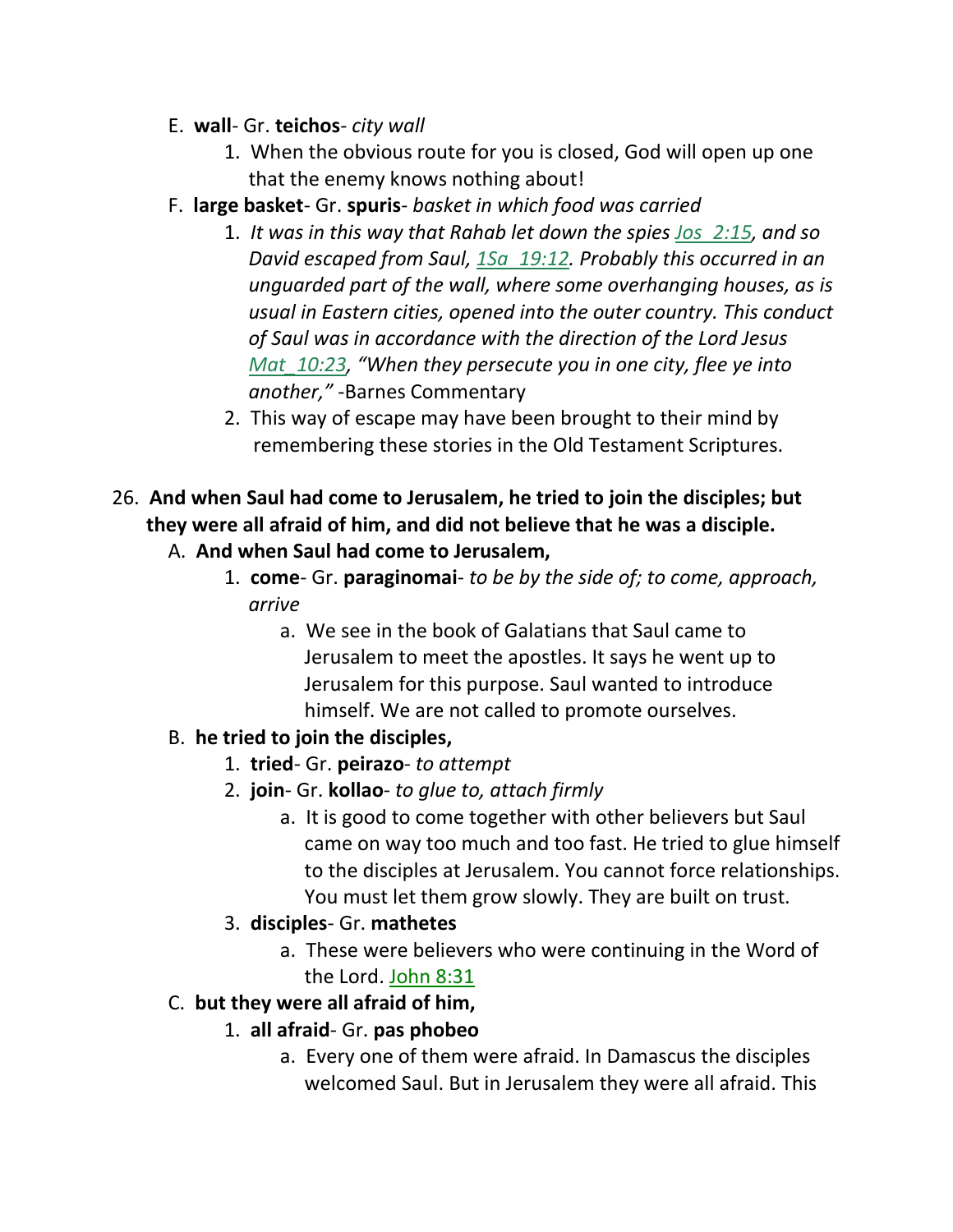could be because Saul was the more famous in Jerusalem or that fear and unbelief were more prevalent in Jerusalem.

- D. **and did not believe that he was a disciple**
	- 1. **did not believe** Gr. **pisteuo me**
		- a. Those in Damascus did, but those in Jerusalem did not.
- 27. **But Barnabas took him and brought** *him* **to the apostles. And he declared to them how he had seen the Lord on the road, and that He had spoken to him, and how he had preached boldly at Damascus in the name of Jesus.** 
	- A. **But Barnabas took him and brought him to the apostles**
		- 1. **Barnabas** means *son of consolation*
			- a. "Consolation" means *to call near*. Barnabas brought Saul near and then brought him near the disciples at Jerusalem. What separated Barnabas from the rest of the disciples who were full of fear and unbelief, was understanding and walking in grace.
			- b. Barnabas was a lover and teacher of grace. He was instrumental in founding the first Gentile church in Antioch. This church was full of the grace of God and that made Barnabas glad. Religious people see grace and it makes them mad! Barnabas helped set the DNA of grace in the church. Acts 11:23
			- c. Barnabas would again reach out and take Paul in again later when he sought him out to help with the church at Antioch.
			- d. Barnabas stood up for young Mark when Paul wanted to leave him out of their second missionary journey.
			- e. Barnabas valued relationships more than tasks or personal approval.
			- f. Barnabas had one deviation in this when he was lead into hypocrisy when those from James, the Lord's brother, came to check out the church. Paul would later fall into hypocrisy himself before James. James must had been a real intimidating fellow.
		- 2. **took** Gr. **epilambanomai** *to lay hold of or to seize upon anything with the hands, to take hold of, lay hold of*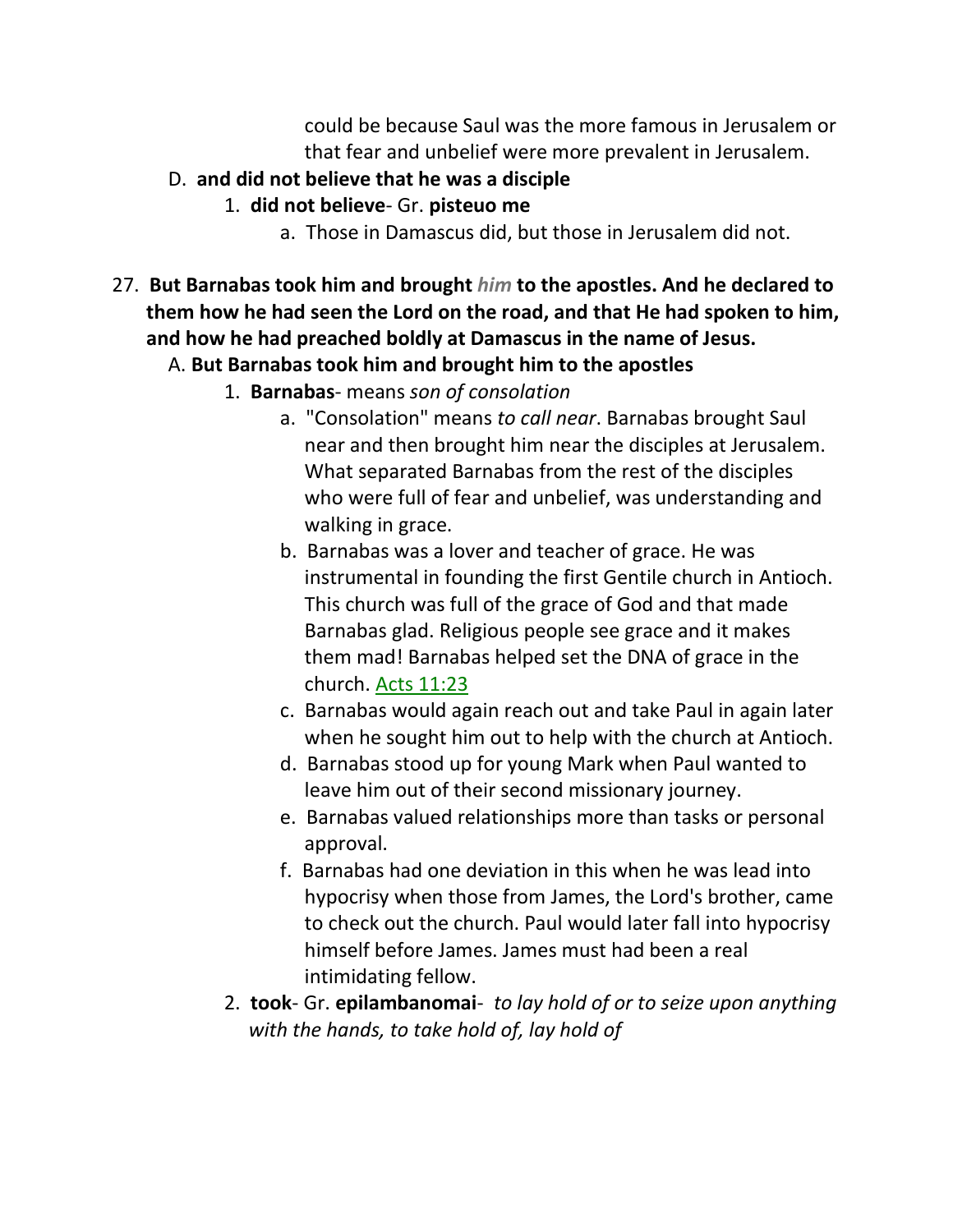- a. Barnabas was very bold in taking Saul firmly in hand and presenting him to the apostles and was not wishy washy about it.
- 3. **brought** Gr. **ago**
	- a. Again, this word means to be brought along by the power of another. This Greek word is used of being led by the Spirit.
- 4. **apostles** Gr. **apostolos**
	- a. Namely, Peter, James, John and James, the Lord's brother.
- B. **And he declared to them how he had seen the Lord on the road,**
	- 1. **declared** Gr. **diegeomai** *to lead or carry a narration through to the end*
	- 2. **seen** Gr. **eido**
	- 3. **road** Gr. **hodos**
- C. **and that He had spoken to him,**
	- 1. **spoken** Gr. **laleo**

#### D. **and how he had preached boldly at Damascus in the name of the Lord.**

- 1. **preached boldly** Gr. **parrhesiazomai**
	- a. It was true that Saul had preached boldly, but it is also true he preached boldly to the wrong set of people! He was sent to the Gentiles but he boldly preached to the Jews. For some reason some Christians get the notion that it does not matter how or to who they minister, as long as they do it boldly so that God will be well pleased. This is not the case.
- 2. **name** Gr. **onoma**

#### 28. **So he was with them at Jerusalem, coming in and going out.**

- A. **So he was with them at Jerusalem,**
	- 1. **with them**
		- a. The apostles
		- b. There is no mention of him fellowshipping with ordinary disciples.

#### B. **coming in and going out**

- 1. **coming in** Gr. **eisporeuomai** *traveling in*
- 2. **going out** Gr. **exporeuomai** *traveling out*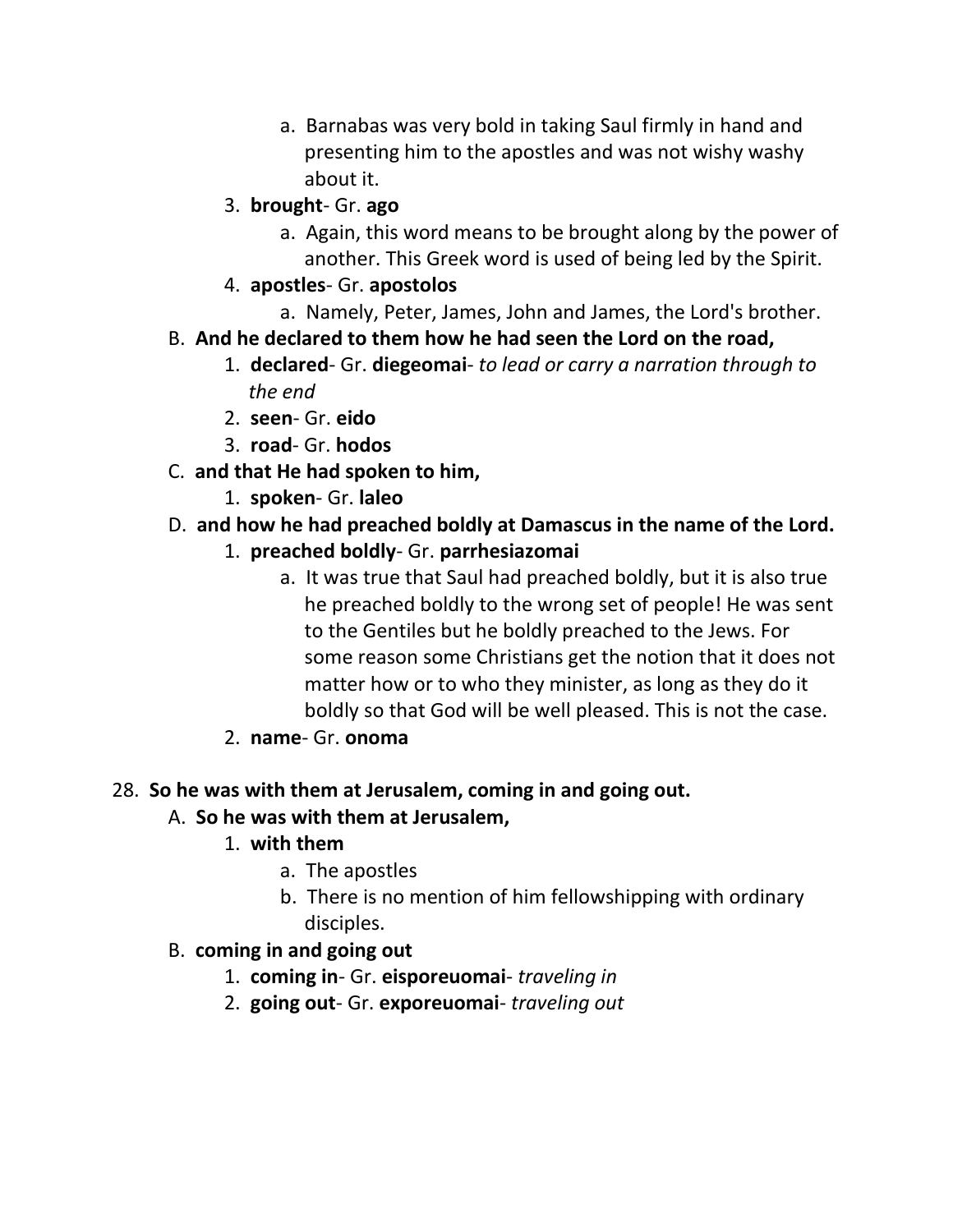- a. A believer can claim being blessed coming in and going out because Jesus fulfilled all the commandments of the Law in our behalf. All the blessings listed in Deuteronomy 28 are ours because of Jesus!
- 29. **And he spoke boldly in the name of the Lord Jesus and disputed against the Hellenists, but they attempted to kill him.** 
	- A. **And he spoke boldly in the name of the Lord Jesus and disputed against the Hellenists,**
		- 1. **spoke** Gr. **laleo**
		- 2. **boldly** Gr. **parrhesiaomai**
			- a. He had spoken boldly in Damascus and was almost killed. He spoke boldly to the Jews. He was not called to the Jews. Here we see that he again is speaking boldly to Jewish men from Greece. Again, he was not called to the Jews. It does not matter if we are bold, if we are bold to the wrong people and at the wrong time. Saul was not yet ready for this kind of public preaching ministry.
		- 3. **name-** Gr. **onoma**
		- 4. **disputed** Gr. **suzeteo** *to hold discourse with, argue, dispute, quibble*
			- a. Saul got into religious arguments and did not win anyone. You do not win people to Christ by arguing with them. All you will do is make them mad, which is what happened here, which resulted in them wanting to kill him.
		- 5. **Hellenists** Gr. **helene**
			- a. *It means that he not only maintained that Jesus was the Christ in the presence of those Jews who resided at Jerusalem, and who spoke the Hebrew language, but also before those foreign Jews who spoke the Greek language, and who had come up to Jerusalem. They would be as much opposed to the doctrine that Jesus was the Christ as those who resided in Jerusalem. -*Barnes Commentary

## B. **but they attempted to kill him.**

- 1. **attempted** Gr. **epicheireo**
- 2. **kill** Gr. **anaireo**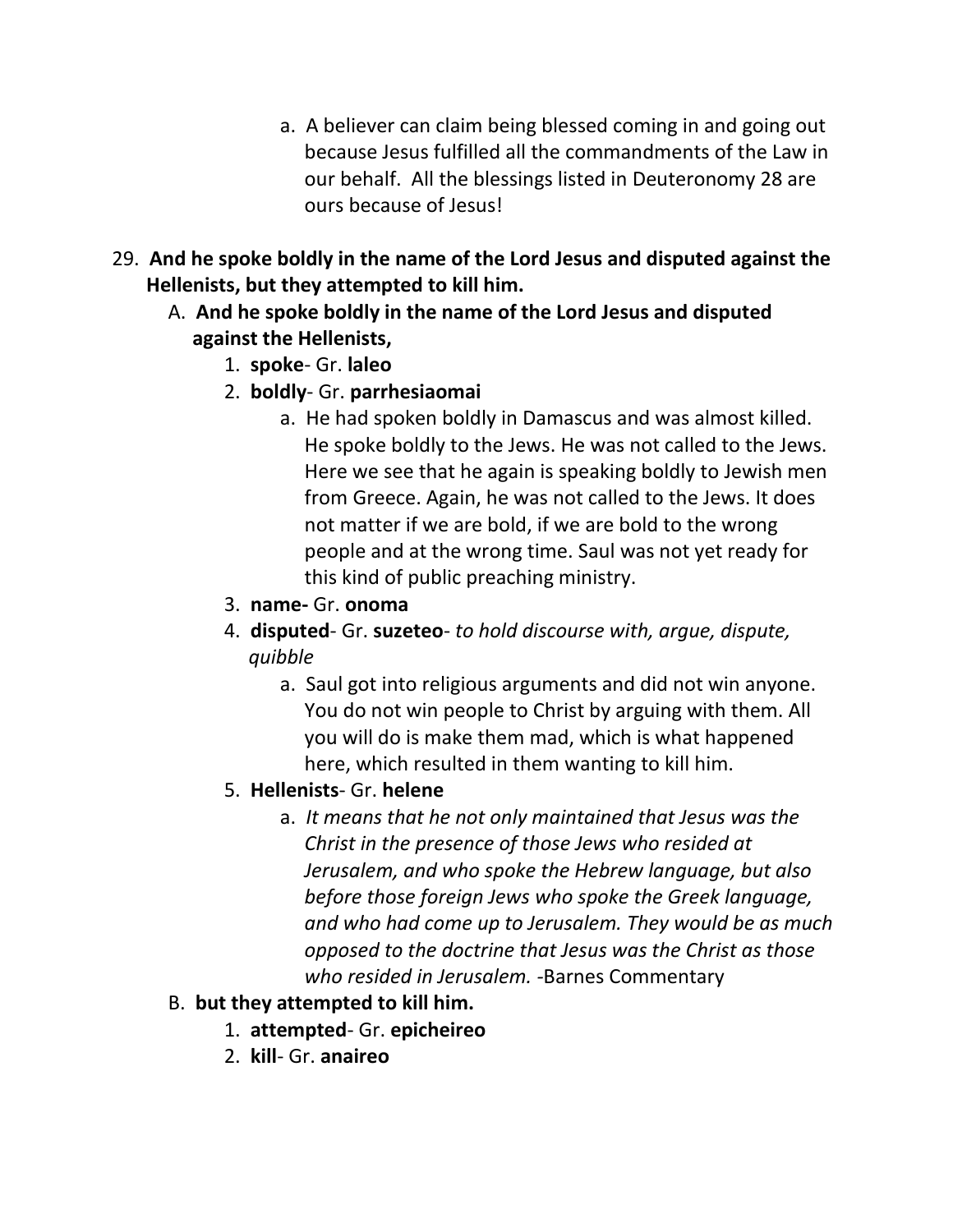- a. This was the second time the Jews tried to kill him when he ministered to them. This would not be the last!
- b. Saul was getting a rude awakening to the reality that not all people were excited by his message and ministry.
- 30. **When the brethren found out, they brought him down to Caesarea and sent him out to Tarsus.**
	- A. **When the brethren found out,**
		- 1. **brethren** Gr. **adelphos**
			- a. This could mean the apostles.
		- 2. **found out** Gr. **epiginosko** *to become thoroughly acquainted with, to know thoroughly*
			- a. They did not just know about the plot to kill him generally, but knew of all of the details of the plan.

# B. **they brought him down to Caesarea and sent him out to Tarsus**

- 1. **brought down** Gr. **katago**
- 2. **Caesarea** means *severed*
- 3. **Tarsus** means *wings*
	- a. This was Saul home town.
	- b. Saul got sent back home and entered into the silent years of obscurity. Here he would learn humility and his need for God's grace to do all things. It was here that Saul became Paul. He changed his name to little. He became little in his own eyes. Here in a town that means "wings", Paul got wings of grace to fulfill his ministry in the power of God and not in his own strength and ability.
	- c. Saul would spend about 10 silent years in Tarsus before Barnabas would find him and he would enter into public ministry.
- 31. **Then the churches throughout all Judea, Galilee, and Samaria had peace and were edified. And walking in the fear of the Lord and in the comfort of the Holy Spirit, they were multiplied.** 
	- A. **Then the churches throughout all Judea,**
		- 1. **then**
			- a. Then when? Then when Saul had been shipped off!
		- 2. **churches** Gr. **ekklesia**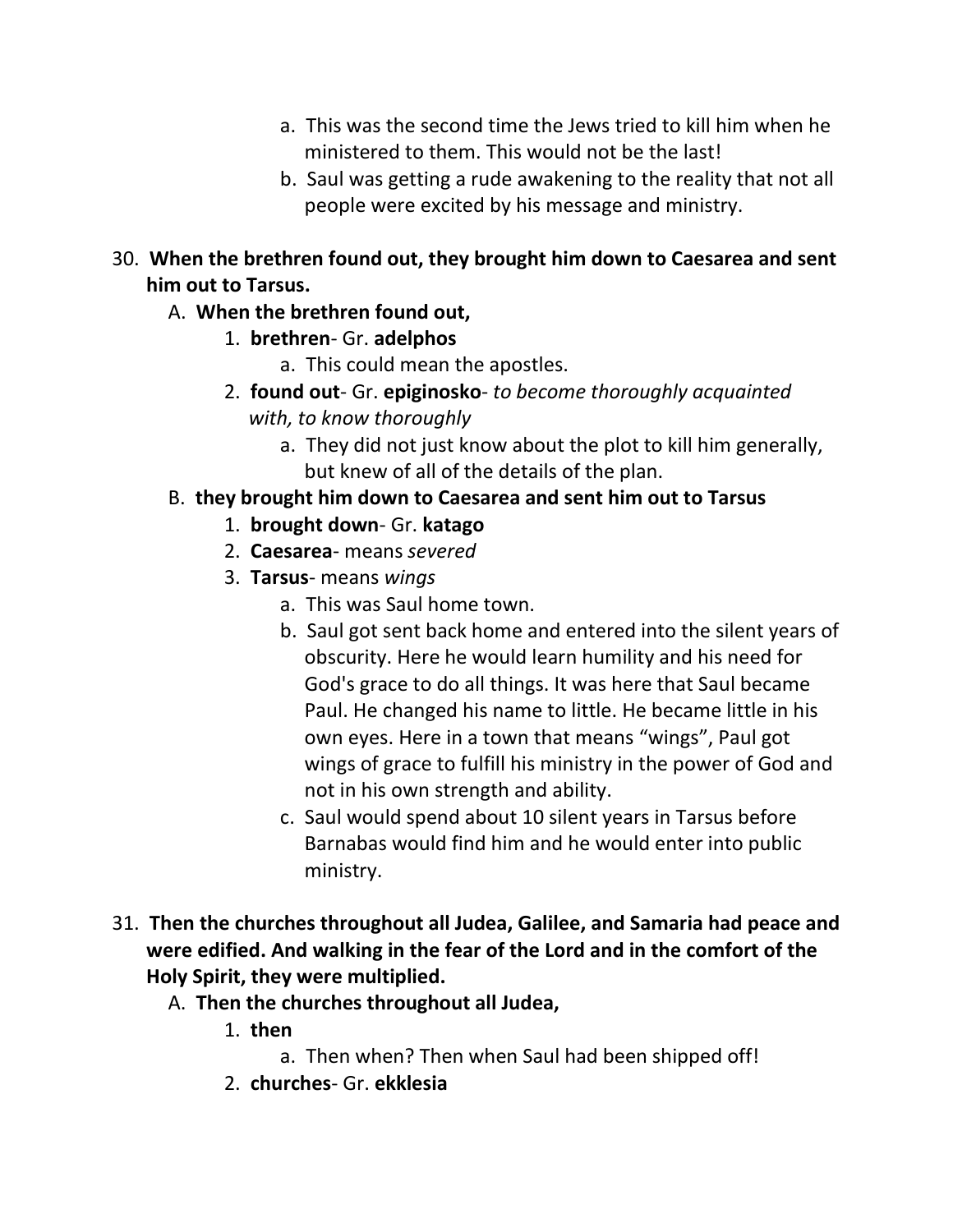- 3. **Judea**
- B. **Galilee** means *circuit*
- C. **and Samaria had peace and were edified**
	- 1. **Samaria** means *watch mountain*
	- 2. **peace** Gr. **eirene**
	- 3. **edified** Gr. **oikodomeo** *to be built up, to build a house; to build, to repair, embellish, and amplify a building, to construct, establish; met. to contribute to advancement in religious knowledge, to edify, to advance a person's spiritual condition, to edify* 
		- a. It is a sad day for you when you have to be shipped off because you are causing so much trouble which then results in peace and edification in the church!
- D. **And walking in the fear of the Lord and in the comfort of the Holy Spirit,**
	- 1. **walking** Gr. **poreuomai** *traveling, journeying*
		- a. The church is on the move! We are traveling in the will of God.
	- 2. **fear** Gr. **phobos**
		- a. You cannot be edified if you do not walk in the fear of the Lord.
		- b. Praying in tongues is an act of the fear of the Lord because when you pray in tongues you are edified. 1 Cor. 14:4
	- 3. **comfort** Gr. **paraklesis** *supporting influence*
		- a. You cannot be edified if you do not walk in the comfort of the Holy Spirit. This word, comfort, means having the supporting influence of the Holy Spirit. You get the supporting influence of the Holy Spirit when you pray in tongues.

# E. **they were multiplied**

# 1. **multiplied**- Gr. **plethuno**

- a. The Lord is responsible for numerical church growth, not the pastors! The pastor is to feed the sheep and oversee their spiritual growth. The Lord takes care of the numerical growth.
- 32. **Now it came to pass, as Peter went through all** *parts of the country,* **that he also came down to the saints who dwelt in Lydda.**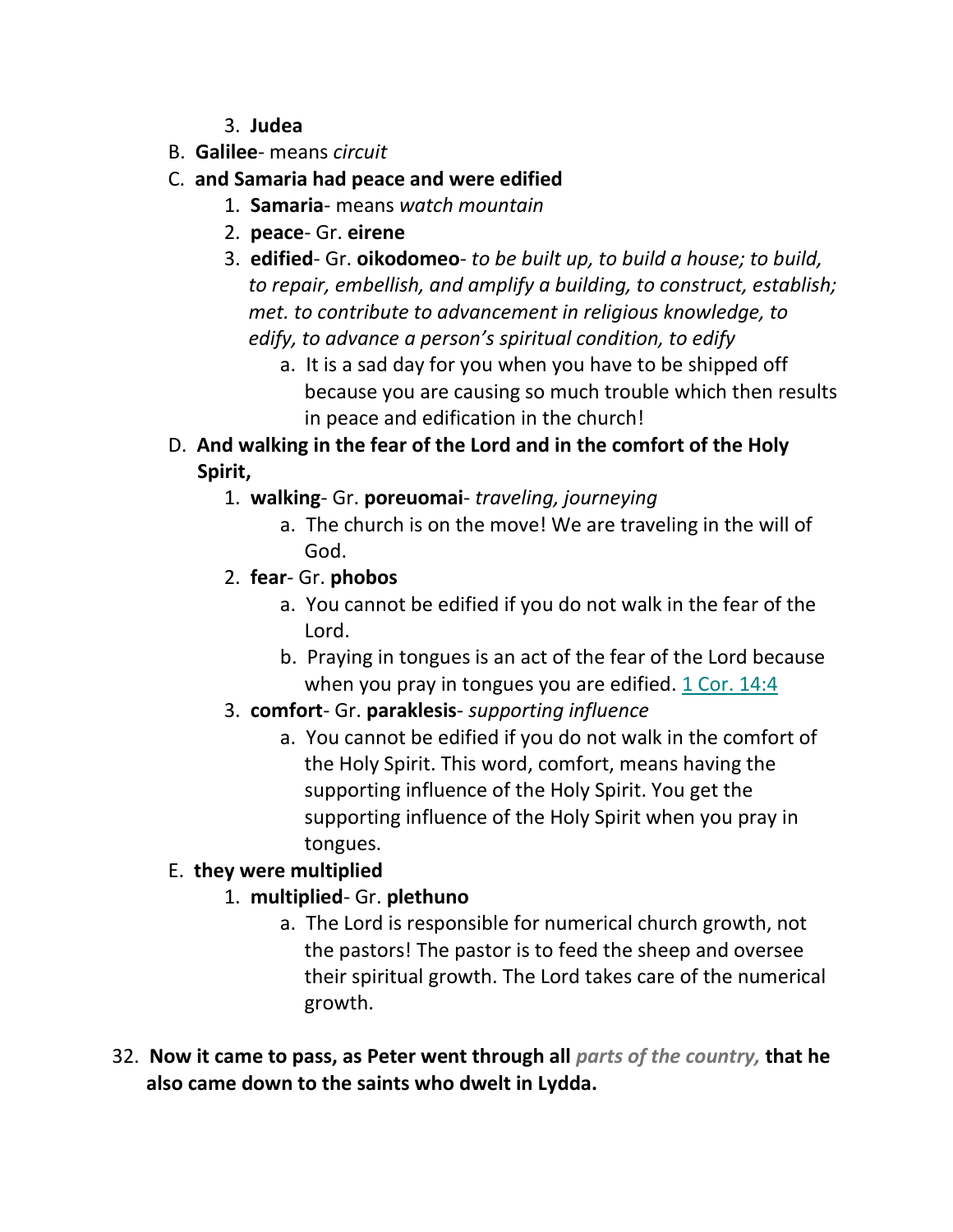- A. **Now it came to pass,**
- B. **as Peter went through all parts of the country,**
	- 1. **went through** Gr. **dierchomai**
	- 2. **all parts** Gr. **pas**
	- 3. **country** *not in Greek, omit*
- C. **that he also came down to the saints who dwelt in Lydda**
	- 1. **came down** Gr. **katerchomai**
	- 2. **saints-** Gr. **hagios**
	- 3. **dwelt** Gr. **katoikeo**
	- 4. **Lydda** means *strife*
		- a. *This town was situated on the road from Jerusalem to Caesarea Philippi. It was about 10 or 12 miles southeast from Joppa, and belonged to the tribe of Ephraim. It was called by the Greeks Diospolis, or city of Jupiter, probably because a temple was at some period erected to Jupiter in that city. It is now so entirely ruined as to be a miserable village. Since the Crusades, it has been called by the Christians George, on account of its having been the scene of the martyrdom of a saint of that name. Tradition says that in this city the Emperor Justinian erected a church*. -Barnes Commentary
		- b. It is not good to dwell in strife with other believers.
- 33. **There he found a certain man named Aeneas, who had been bedridden eight years and was paralyzed.**

## A. **There he found a certain man names Aeneas,**

- 1. **found** Gr. **heurisko**
	- a. This does not mean Peter was looking for this man but came upon him and found him in this condition.
- 2. **certain man** Gr. **tis aner**
	- a. When this term "certain man" is used in Acts it speaks of an unbeliever. When a believer is mentioned in Acts the phrase "a certain disciple" is used. It is not mentioned here that Peter led this man to Christ, but undoubtedly he did.
	- b. God does not just heal believers but also unbelievers. Healing is a dinner bell for the gospel and salvation.
- 3. **Aeneas** means *laudable*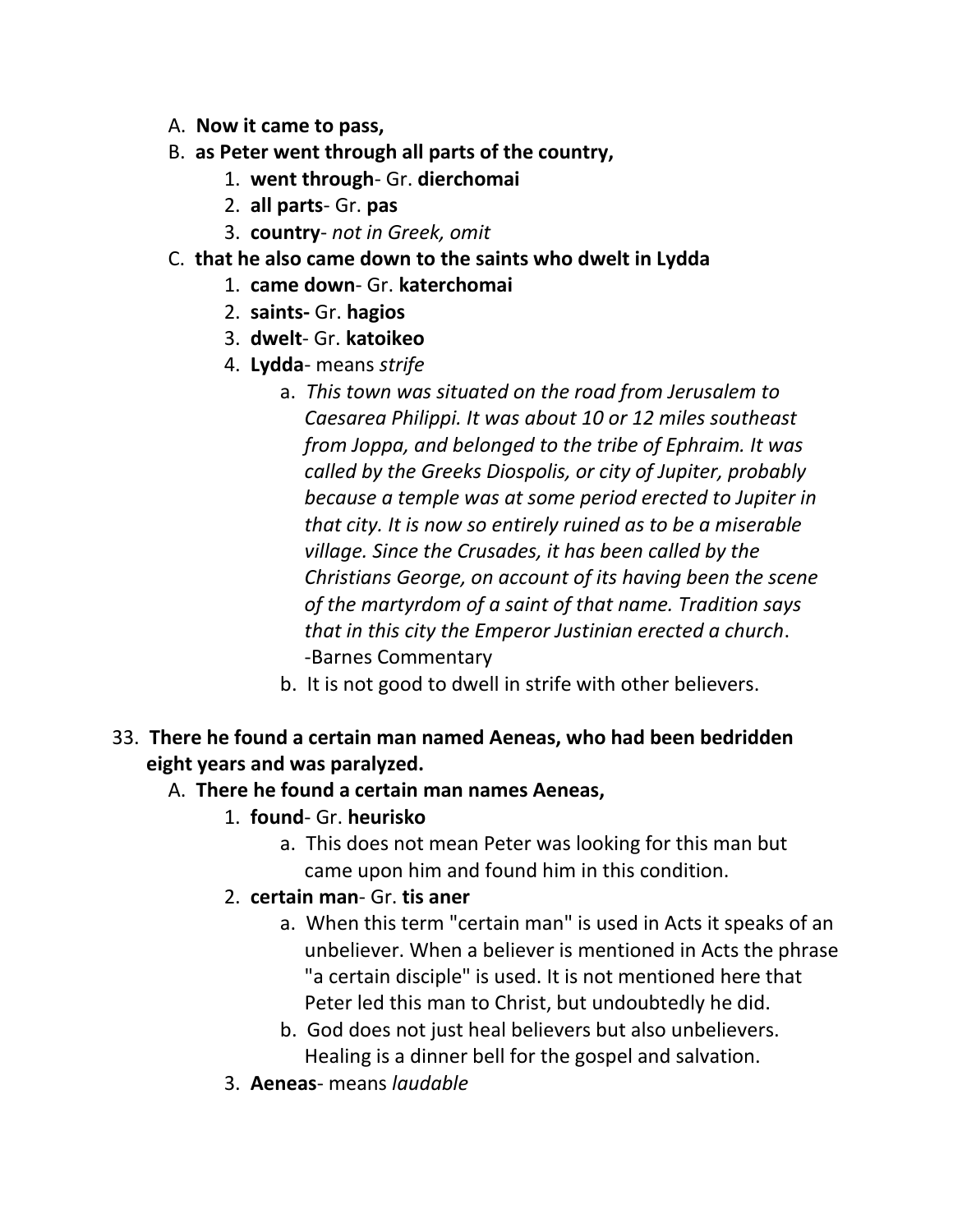#### B. **who had been bedridden eight years and was paralyzed**

- 1. **bedridden** Gr. **katakeimai krabbatos** *laid down in bed*
	- a. He must have had significant bed sores.
- 2. **eight years** Gr. **okto etos**
	- a. Eight is the number of new beginnings. This man was about to have a new beginning! God has a new beginning for many who are reading this.
- 3. **paralyzed** Gr. **paraluo** *suffering from the relaxing of the nerves, unstrung, weak of limb*
	- a. We get the English word "paralyze" from this Greek word.
- 34. **And Peter said to him, "Aeneas, Jesus the Christ heals you. Arise and make your bed." Then he arose immediately.** 
	- A. **And Peter said to him,**
		- 1. **said** Gr. **epo**
			- a. Peter released his faith by saying.
	- B. **Aeneas**
	- C. **Jesus the Christ heals you**
		- 1. **heals** Gr. **iaomai**
			- a. Jesus is the healer, not us.
	- D. **Arise and make your bed**
		- 1. **arise** Gr. **anistemi**
			- a. This was an act of faith that Peter commanded on the part of Aeneas. When Jesus healed people He had them do something to release their faith.
		- 2. **make your bed** Gr. stronnumi- *to spread a couch, make your own bed*
			- a. You only make your bed when are done using it. Aeneas was done lying in bed as an invalid. He was done using it for a sick bed!

# E. **Then he arose immediately**

- 1. **arose** Gr. **anistemi**
	- a. He responded by releasing his faith in the action of getting up.
- 2. **immediately** Gr. **eutheos**
	- a. He got up immediately. He did not want to spend another second in that sick bed.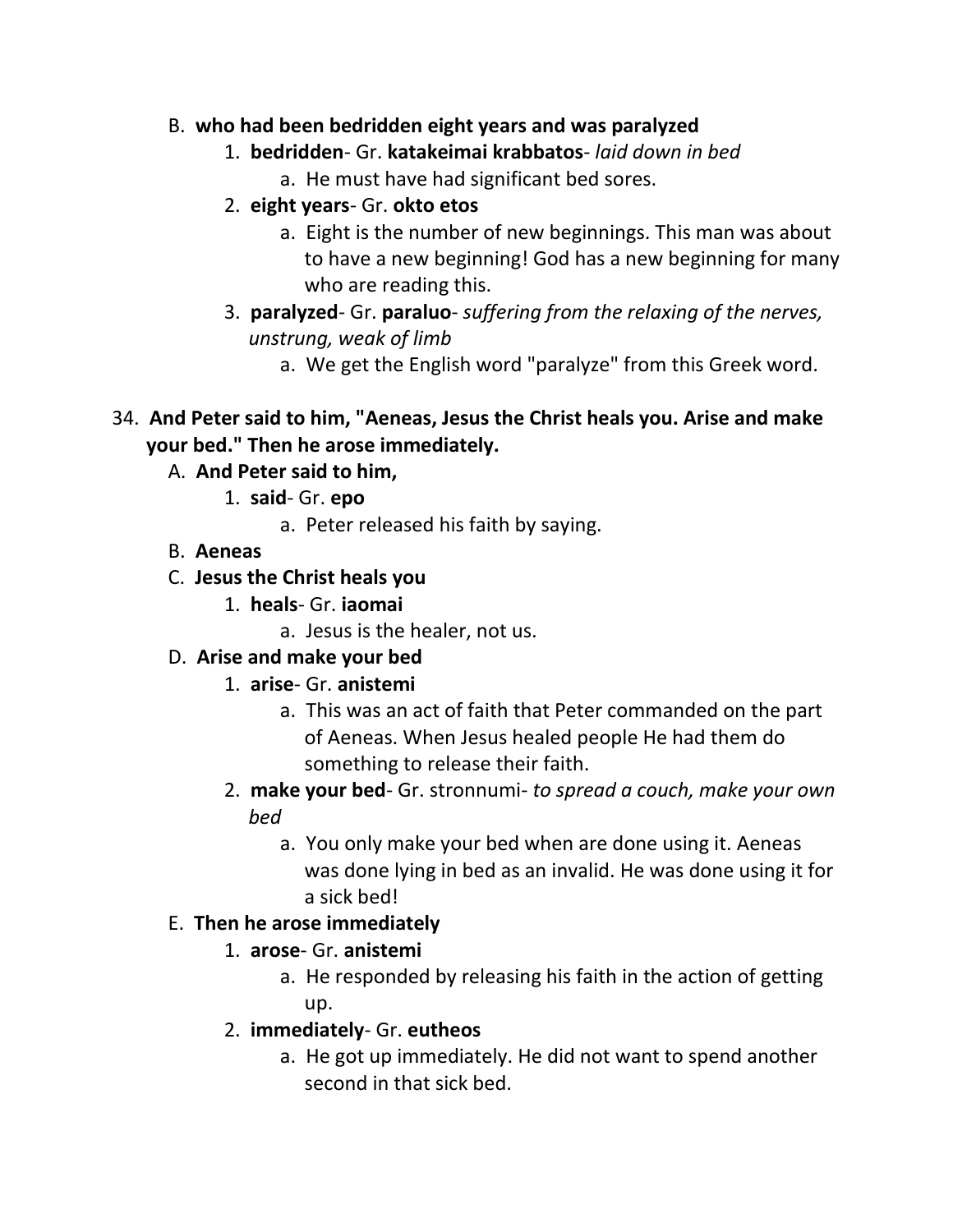b. Sometimes people linger around in their sickness or problem. No, get out if it now!

#### 35. **So all who dwelt at Lydda and Sharon saw him and turned to the Lord.**

- A. **dwelt** Gr. **katoikeo**
- B. **Lydda** means *strife*
- C. **Sharon** means *plain or level*
- D. **saw** Gr. **eido**
	- 1. This was a very notable miracle among those who knew Aeneas.
- E. **turned** Gr. **epistrepho**
	- 1. Healing is the dinner bell for the gospel. Many believed upon Jesus through this miracle healing.
	- 2. If your soul winning has become stagnant, then minister healing to people and watch the evangelism fire start!
- F. **Lord** Gr. **kurios**
	- 1. The Lord Jesus
- 36. **At Joppa there was a certain disciple named Tabitha, which is translated Dorcas. This woman was full of good works and charitable deeds which she did.** 
	- A. **At Joppa there was a certain disciple named Tabitha,**
		- 1. **Joppa** means *beautiful*
			- a. *Along the blue waters of the Mediterranean Sea lies the town of Joppa (modern Jaffa), some thirty-five miles northwest of Jerusalem. A harbor town, Joppa had served Solomon when timber was shipped by rafts from Lebanon (2Ch\_2:16). In Joppa, the prophet Jonah boarded ship (Jon\_1:3). Through the centuries many countries had controlled the city, but in the first century B.C. Julius Caesar gave it to the Jews. It remained in Jewish hands until the Jews waged war against Rome (A.D. 66-70). Residents of Joppa heard the Good News proclaimed by the evangelist Philip (Act\_8:40) -*Baker's NT Commentary
		- 2. **certain disciple** Gr. **tis mathetria** *certain female disciple* a. This term is used for a believer in the book of Acts.
		- 3. **named** Gr. **onoma**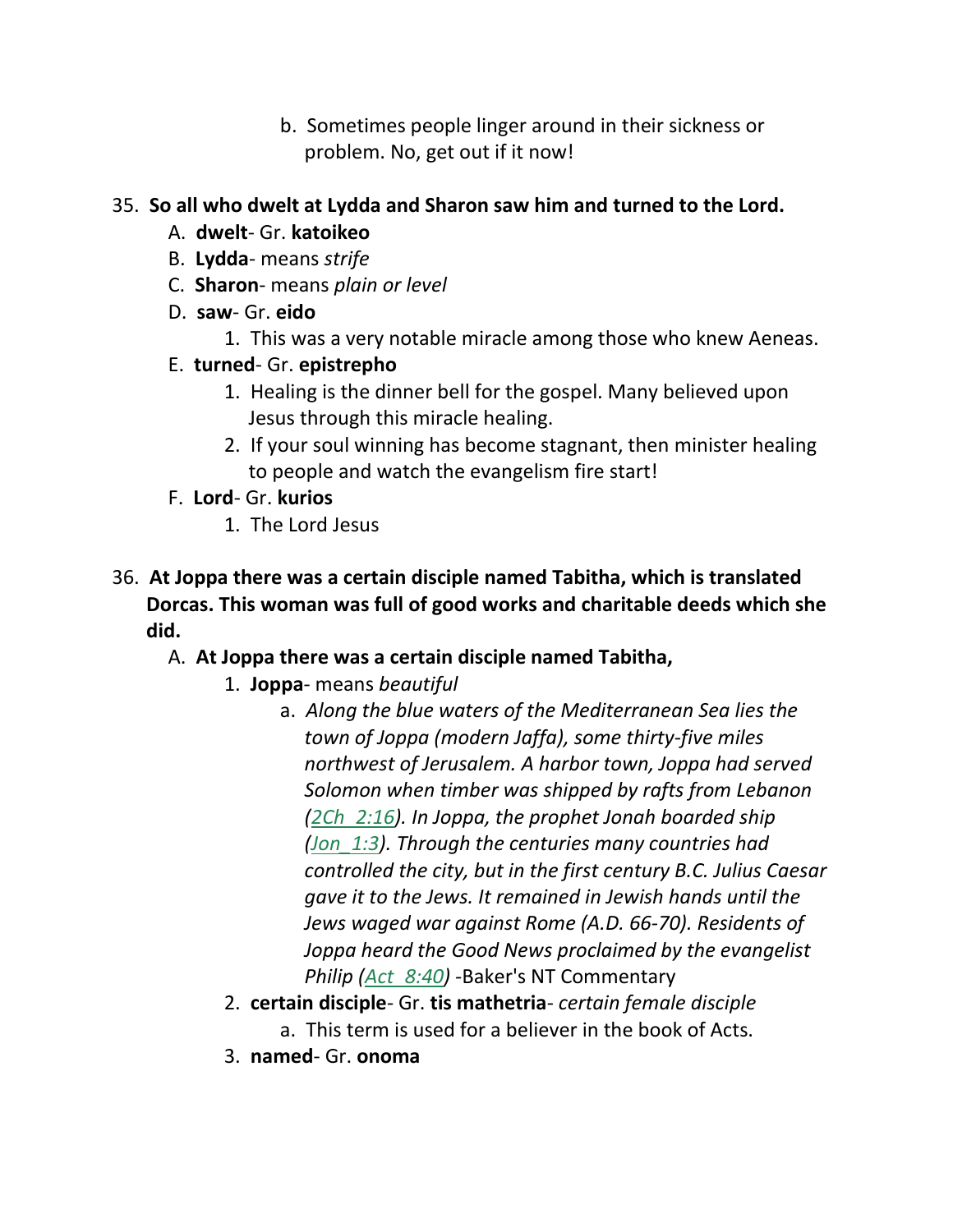- 4. **Tabitha** means *gazelle*
	- a. This was her Jewish name.
- B. **which is translated Dorcas**
	- 1. **translated** Gr. **diermeneuo** *to unfold the meaning of what is said, explain, expound*
	- 2. **Dorcas** means *gazelle*
		- a. This was her Greek name.
		- b. Why would you name your kid Dorcas? You are just setting them up for trouble at school!

# C. **This woman was full of good works and charitable deeds which she did**

- 1. **woman** Gr. **houtos autos-** *this one herself*
- 2. **full** Gr. **pleres**
- 3. **good** Gr. **agathos** *intrinsic good*
	- a. This word speaks of divine good. Her good works came forth by the Spirit through faith.
- 4. **works** Gr. **ergon**
	- a. We are to have good works as a Christian, but we should never confuse that good works are the reason for God blessing us. God blesses out of grace, not because of our good works.
- 5. **charitable deeds** Gr. **eleemosune** *pity, compassion; in NT an act of kindness, alms, almsgiving*
- 6. **did** Gr. **poieo**
- 37. **But it happened in those days that she became sick and died. When they had washed her, they laid** *her* **in an upper room.** 
	- A. **But it happened in those days that she became sick and died**
		- 1. **days** Gr. **hemera**
			- a. This was not a sudden death.
		- 2. **sick** Gr. **astheneo** *to become weak*
			- a. If you get weak enough it leads to death.
		- 3. **died** Gr. **apothenesko**
	- B. **When they had washed her,**
		- 1. **washed** Gr. **louo**
			- a. Jewish dead were always washed before burial. Only women prepared women's bodies for burial.
	- C. **they laid her in an upper room**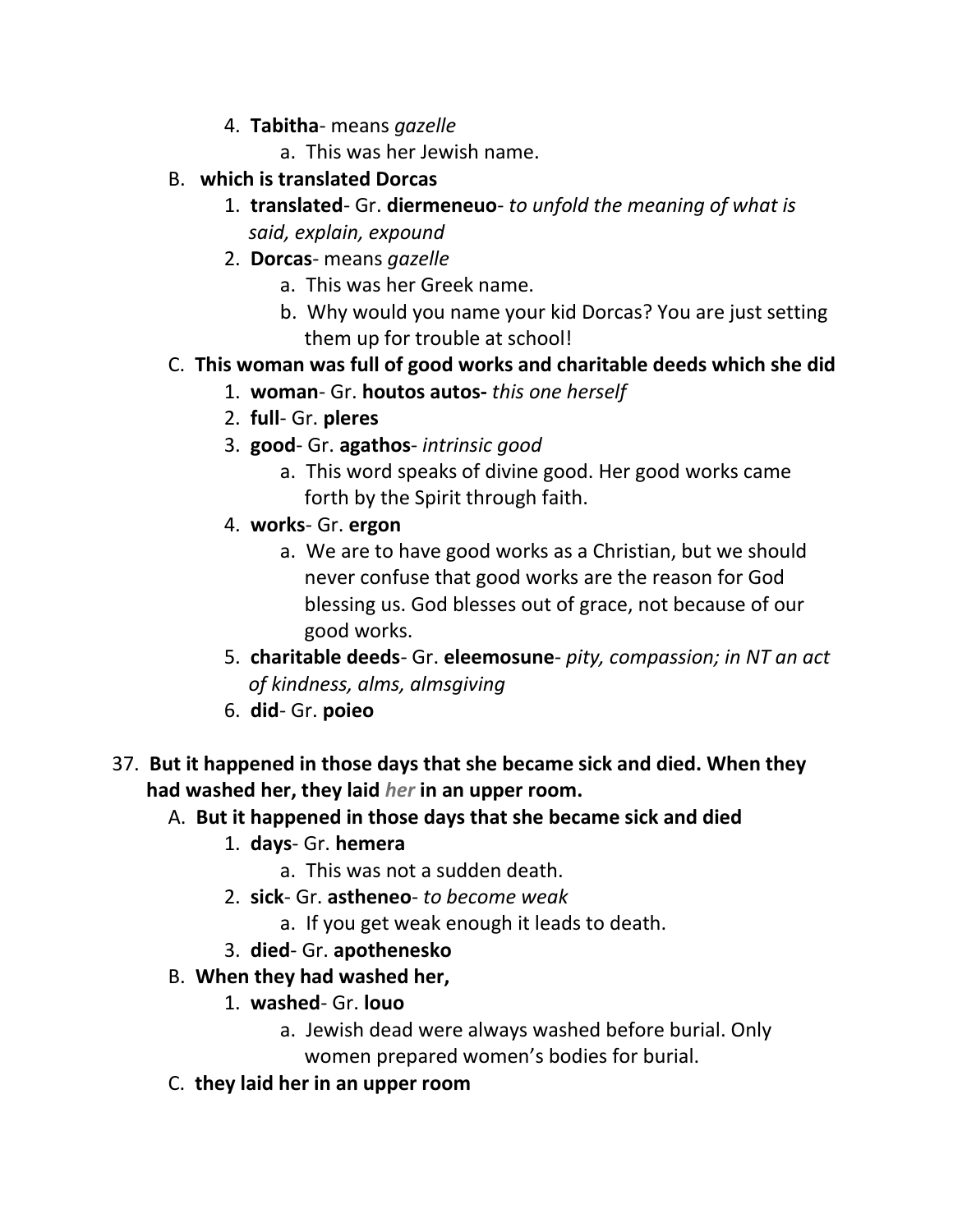- 1. **laid** Gr. **tithemi**
- 2. **upper room** Gr. **huperoon**
	- a. The term "upper room" is found three times in the New Testament. The first is where Jesus had communion that spoke of His death on the cross. The second is where the disciples were when they were filled with the Holy Spirit and spoke in tongues. Here we see that this is where a miracle of being raised from the dead happened. Miracles are the result of the death of Jesus and the giving of the Holy Spirit.
- 38. **And since Lydda was near Joppa, and the disciples had heard that Peter was there, they sent two men to him, imploring** *him* **not to delay in coming to them.**

# A. **And since Lydda was near Joppa,**

- 1. **Lydda** means *strife*
- 2. **Joppa** means *beautiful*
	- a. Strife is near to beautiful. What separates them is humility and forgiveness.
- B. **and the disciples had heard that Peter was there,**
	- 1. **disciples** Gr. **mathetes**
		- a. These were believers. There was no reason they needed to send for Peter. They had the authority and power to raise the dead. Jesus said so! John 14:12
		- b. Many Christians think they need to get hold of some super duper in the body of Christ when they are facing something larger than them. Nope! All believers are given the same authority and the name of Jesus to use.
		- c. If Peter would have not come they would have given up and Tabitha would have stayed dead.
	- 2. **heard** Gr. **akouo**
	- 3. **Peter** means *rock*
- C. **they sent two men to him,**
	- 1. **sent** Gr. **apostello**
	- 2. **two** Gr. **duo**
		- a. Two is the number of witness.
	- 3. **men** Gr. **aner**
- D. **imploring him not to delay in coming to them**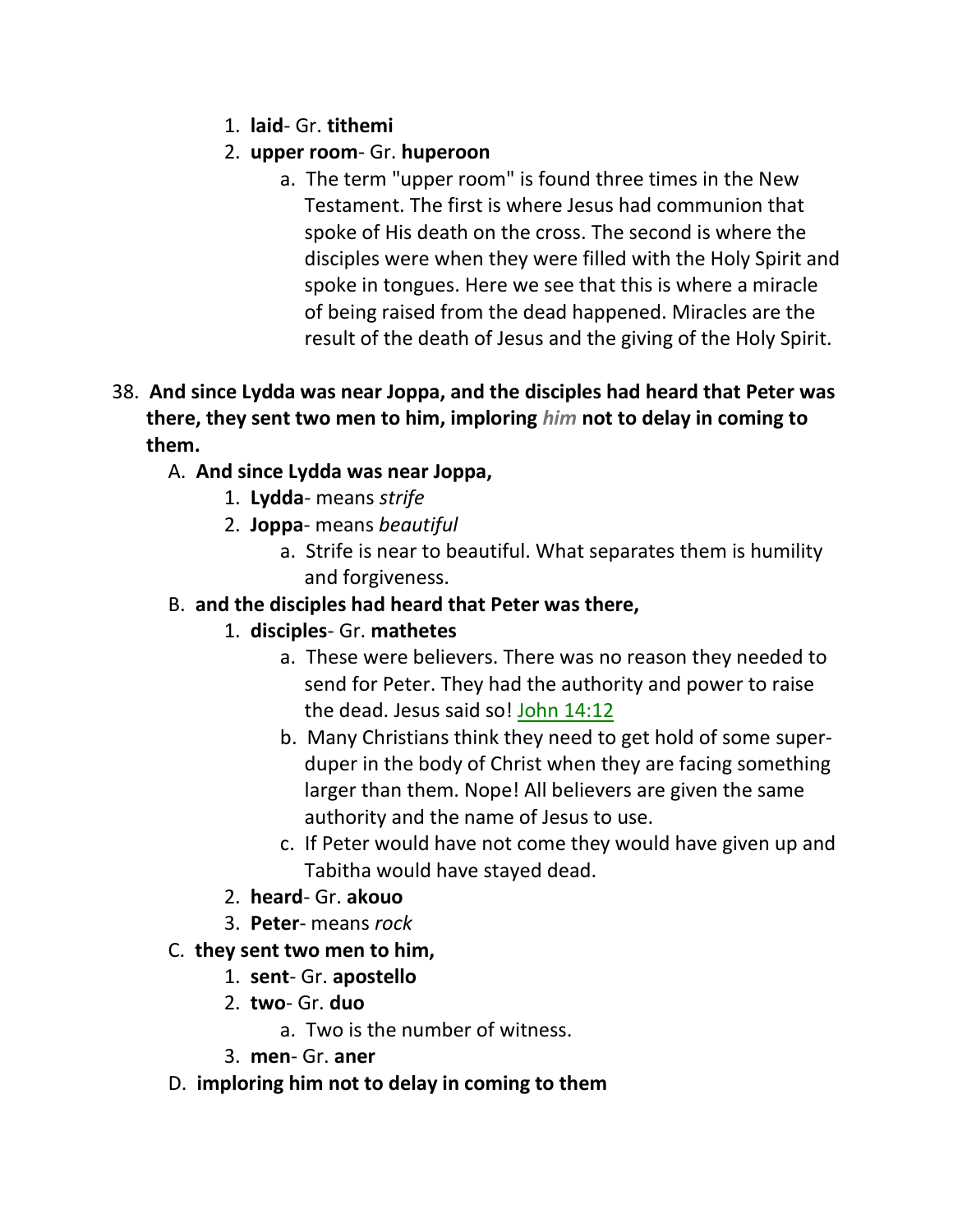- 1. **imploring** Gr. **parakaleo** *exhort, encourage, implore*
- 2. **delay** Gr. **okneo** *to be slow, tardy, to delay*
	- a. This is a bit humorous to me. She was already dead. Did they think that it would be harder if he took a few days to come versus coming right away?
	- b. People tend to put pressure on you to act immediately. This is because they are in fear and in the flesh. Do not yield to that. You move at the speed of the leading of the Spirit.
	- c. When Lazarus died, people came to Jesus and implored him to come right away, but Jesus remained where he was for a few days. John 11:6 He was not moved by the tyranny of the urgent or man's pressure but was led by the Spirit.
- 3. **coming** Gr. **dierchomai** *to come through*
- 39. **Then Peter arose and went with them. When he had come, they brought**  *him* **to the upper room. And all the widows stood by him weeping, showing the tunics and garments which Dorcas had made while she was with them.** 
	- A. **Then Peter arose and went with them**
		- 1. **arose** Gr. **anistemi**
		- 2. **went** Gr. **sunerchomai**
	- B. **When he had come,**
		- 1. **come-** Gr. **paraginomai** *to make an appearance*
	- C. **they brought him to the upper room**
		- 1. **brought** Gr. **anago** *to bring up*
		- 2. **upper room** Gr. **huperoon**
	- D. **And all the widows stood by him weeping,**
		- 1. **widows** Gr. **chera**
			- a. *Whom Dorcas had benefited by her kindness. They had lost a benefactress; and it was natural that they should recall her kindness, and express their gratitude, by enumerating the proofs of her beneficence*. -Barnes Commentary
		- 2. **stood by** Gr. **paristemi**
		- 3. **weeping** Gr. **klaio** *lamenting, wailing*
	- E. **showing the tunics and garments which Dorcas had made while she was with them**
		- 1. **showing** Gr. **epideiknumi** *to exhibit, to show*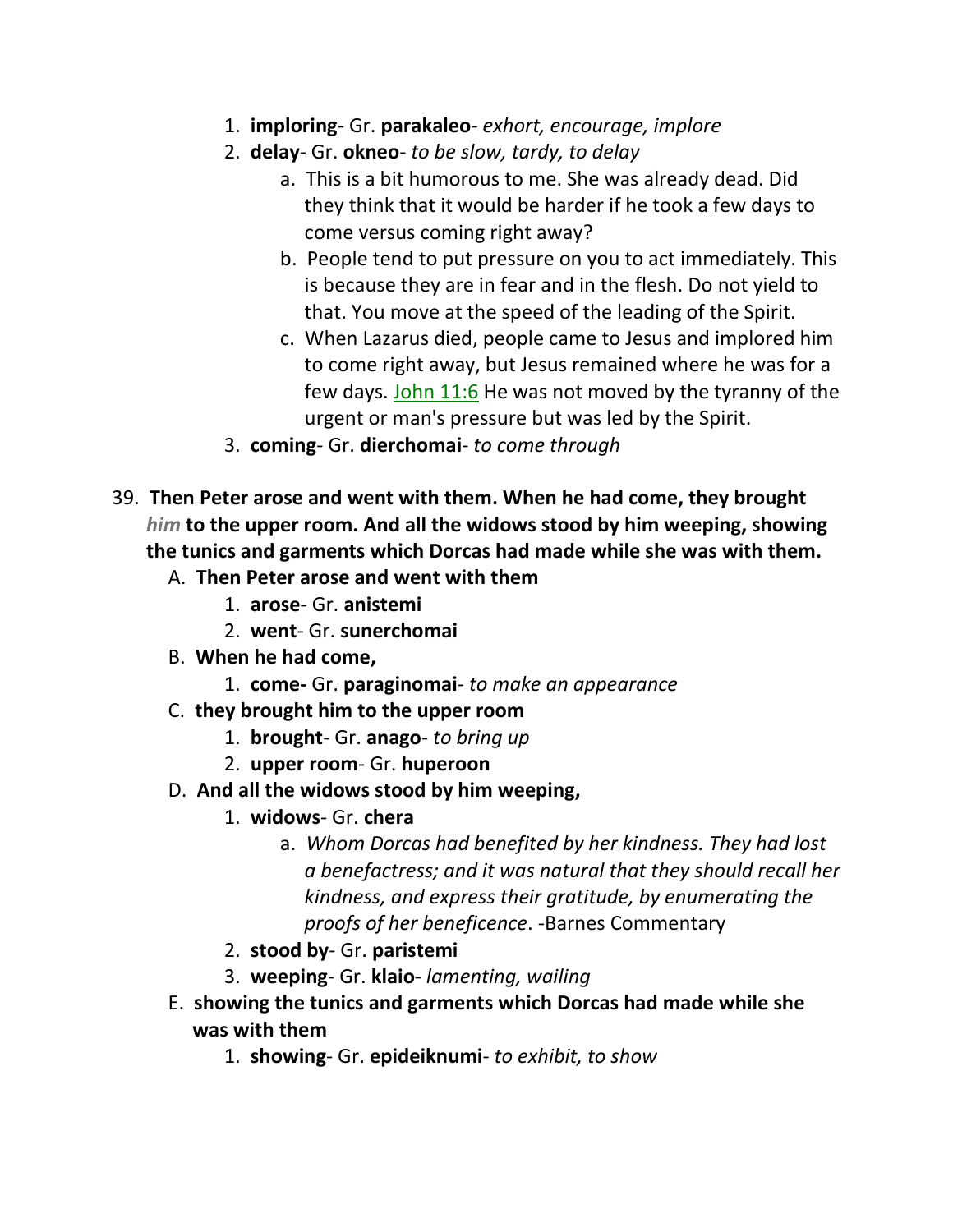- a. These widows were putting on exhibits of all of Dorcas' good deeds to Peter. Instead of being impressed or moved by this, he put them out of the room. God does not respond, bless or do miracles because of our good works but though faith in Jesus' name and finished work.
- b. How often when we need a miracle we show God our tunics and garments that we have made and present our good works for the reason He should move for us? We need to push these aside and come strictly in the name of Jesus and faith in Him alone.
- c. Good works are a fruit of our salvation, not the root of it.
- 2. **tunics** Gr. **chiton** *the inner garment which fitted close to the body, having armholes, and sometimes sleeves, and reaching below the knees, worn by both sexes*
- 3. **garments** Gr. **himition** *the upper garment, the cloak or mantle*
- 4. **made** Gr. **poieo**
- 40. **But Peter put them all out, and knelt down and prayed. And turning to the body he said, "Tabitha, arise." And she opened her eyes, and when she saw Peter she sat up.** 
	- A. **But Peter put them all out,**
		- 1. **put out** Gr. **ekballo** *to throw out*
			- a. This is a forceful word. He did not ask them to leave, he threw the widows out of the room. Their unbelief and exhibiting the good works of Tabitha would impact Peter's faith, so he removed them from the room.
	- B. **and knelt down and prayed,**
		- 1. **knelt down** Gr. **tithemi gonu** *to place on the knees*
			- a. This is a posture of humility. It is not required however to pray on your knees.
		- 2. **prayed** Gr. **proseuchomai** *to speak to the face, commune with*
			- a. This is the word for communing prayer not supplicating prayer which would have been **deesis**. He was not praying for her to be raised from the dead. He certainly was praying for direction in the situation. How often do we act before we pray for direction in the specific situation we are in. No two situations are the same. We need to check in with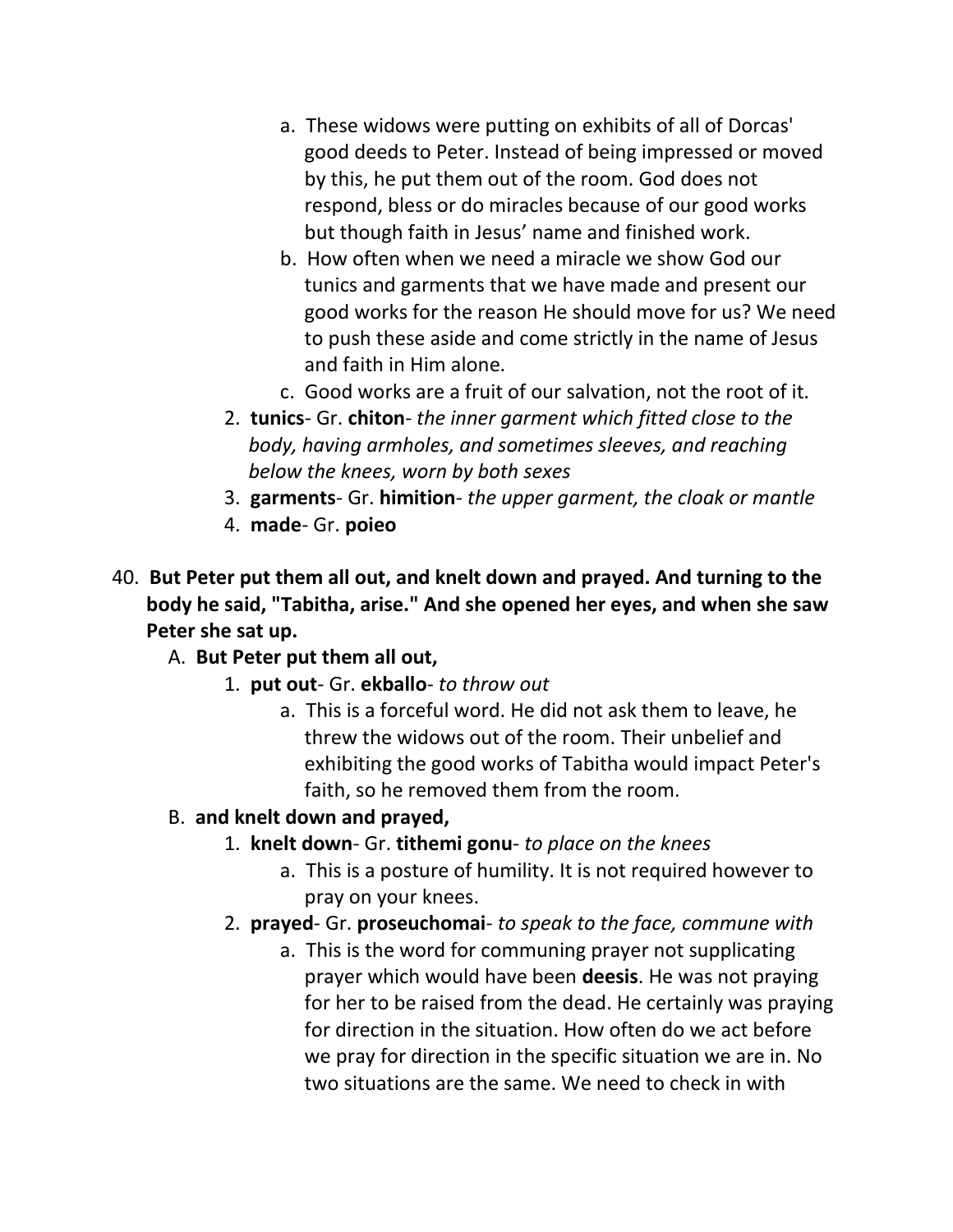headquarters in each situation about what God wants us to do in approaching it.

- C. **And turning to the body he said,**
	- 1. **turning** Gr. **epistrepho**
		- a. Notice that Peter, after he prayer, turned and faced the body of Tabitha. This means he had turned away from her body while he was praying. This was so her dead body would not impact his faith with unbelief.
		- b. Peter had learned from Jesus that he needed to remove anything that would minister unbelief to him and counteract his faith. This is why he cast out the widows and did not face the dead body while praying. Mat\_9:23-25, Mar 5:37-38; Mar 5:40; Luk 8:51; Luk 8:54
	- 2. **body** Gr. **soma**
		- a. He turned to the body. He did not turn to Tabitha because she was not there. She had left her body.
	- 3. **said** Gr. **epo**
		- a. Peter then spoke to Tabitha. Tabitha returned to her body.
- D. **Tabitha**
- E. **arise** Gr. **anistemi** *stand up again*
- F. **and she opened her eyes,**
	- 1. **opened** Gr. **anoigo**
	- 2. **eyes** Gr. **opthalmos** *natural eyes*
- G. **and when she saw Peter she sat up**
	- 1. **saw** Gr. **eido**
	- 2. **sat up** Gr. **anakathizo**
- 41. **Then he gave her** *his* **hand and lifted her up; and when he had called the saints and widows, he presented her alive.** 
	- A. **Then he gave her his hand and lifted her up,**
		- 1. **gave** Gr. **didomi**
		- 2. **hand** Gr. **cheir**
			- a. We can only bring our natural hand into things when God's hand has moved first.
		- 3. **lifted up** Gr. **anistemi**
	- B . **and when he had called the saints and widows,**
		- 1. **called** Gr. **phoneo** *to summon by the voice*